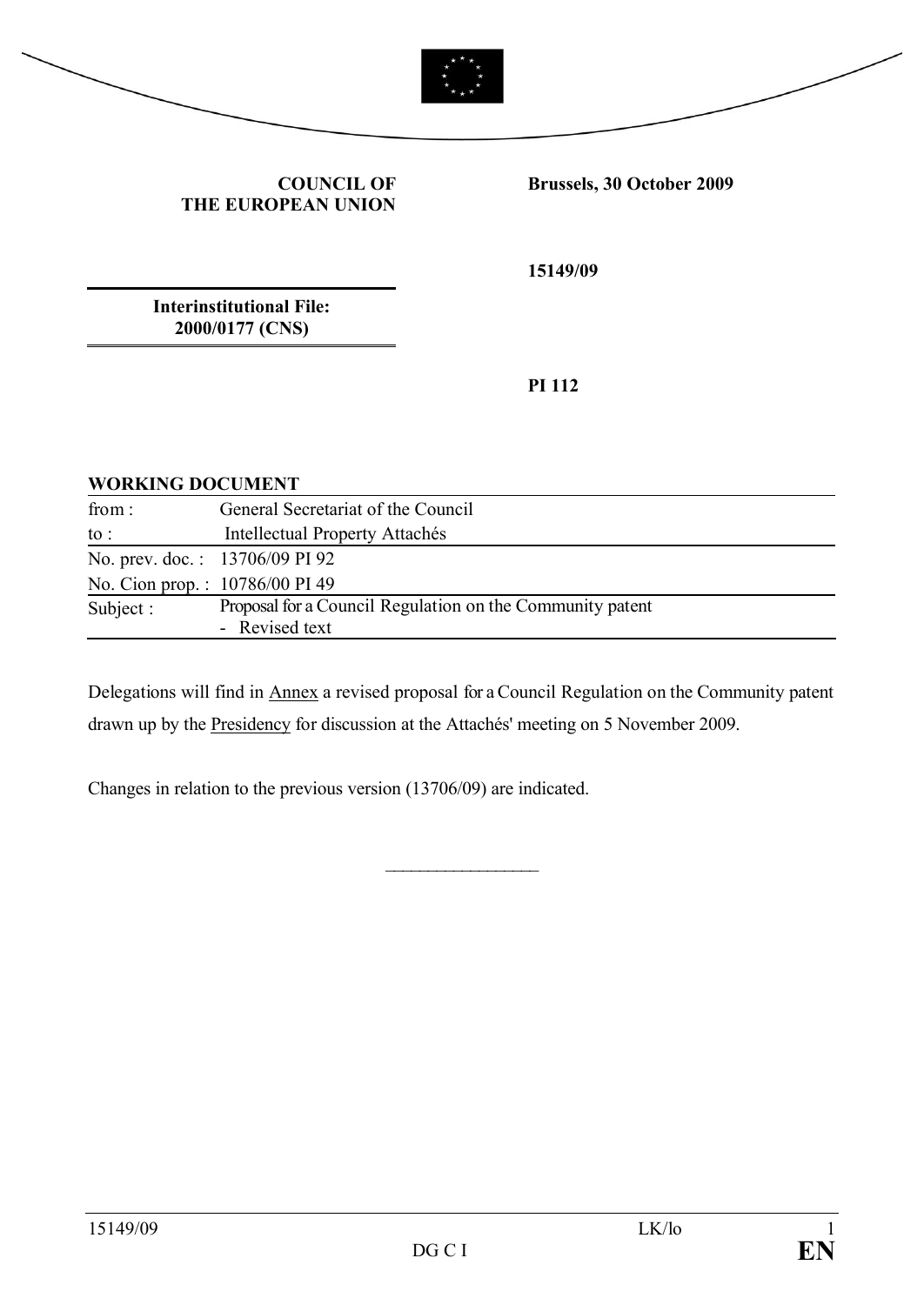# **ANNEX**

#### **Proposal for a**

# **COUNCIL REGULATION on the Community patent (Text with EEA relevance)**

### THE COUNCIL OF THE EUROPEAN UNION,

Having regard to the Treaty establishing the European Community, and in particular Article 308 thereof,

Having regard to the proposal from the Commission<sup>1</sup>,

Having regard to the opinion of the European Parliament<sup>2</sup>,

Having regard to the opinion of the European Economic and Social Committee<sup>3</sup>,

Whereas:

(1) The activities of the Community include the establishment of an internal market characterized by the abolition of obstacles to the free movement of goods and the creation of a system ensuring that competition in the internal market is not distorted. The creation of the legal conditions enabling undertakings to adapt their activities in manufacturing and distributing products to a Community dimension helps to attain these objectives. A patent to which uniform protection is given and which produces uniform effects throughout the Community should feature amongst the legal instruments which undertakings have at their disposal.

<sup>1</sup> Proposal for a Council Regulation on the Community patent, COM/2000/0412 final - CNS 2000/0177 \*, OJ C 337, 28.11.2000, p. 278.

<sup>2</sup> European Parliament legislative resolution on the proposal for a Council Regulation on the Community patent (COM(2000) 412 - C5-0461/2000 - 2000/0177(CNS), OJ C 127, p. 526.

<sup>&</sup>lt;sup>3</sup> Opinion of the Economic and Social Committee on the Proposal for a Council Regulation on the Community patent, OJ C 2001 155, p. 80.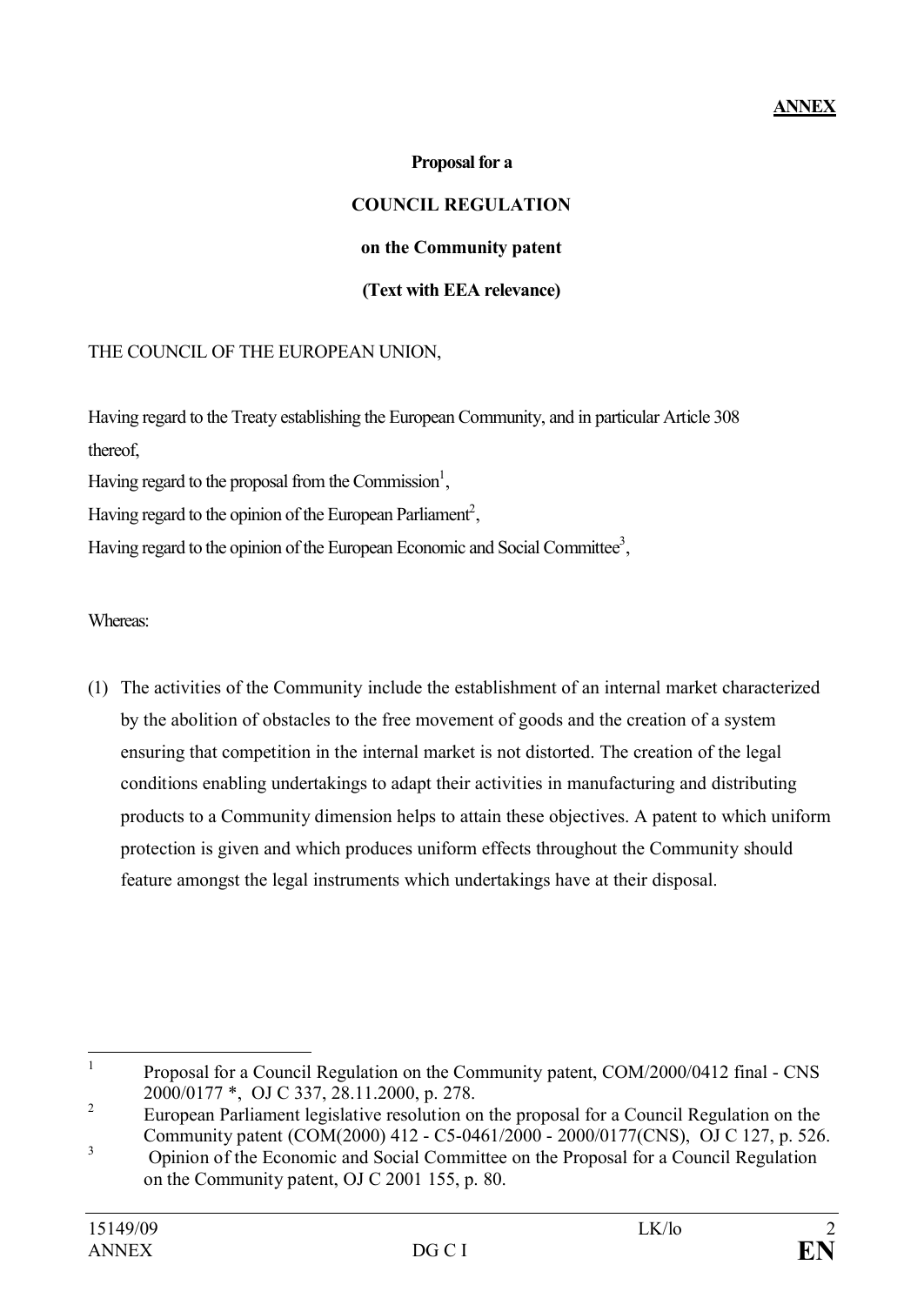- (1a) A cost effective, legally secure Community patent would in particular benefit Small and Medium-Sized Enterprises (hereafter: SMEs) and would be complementary to the Small Business Act for Europe. The creation of such a unitary title should make access to the patent system easier, less costly and less risky, which would be of particular importance for SMEs.
- (1b)The availability of a unitary title providing for equal protection throughout the entire territory of the European Union (hereafter: EU) would enhance and help raise effectiveness of the fight against counterfeiting and patent infringement to the benefit of inventors, businesses and society at large. A complete geographical coverage without any loopholes would ensure effective patent protection at all external borders of the EU and would help to prevent the entry of counterfeit products into the European Single Market on the basis of Council Regulation (EC) No 1383/2003 of 22 July 2003 concerning customs action against goods suspected of infringing certain intellectual property rights and the measures to be taken against goods found to have infringed such rights**<sup>4</sup> .**
- (2) The Convention on the Grant of European Patents of 5 October 1973 as amended by a revision act of 29 November 2000 (hereafter: EPC) established the European Patent Office (hereafter: EPO) and entrusted it with the task of granting European patents. The expertise offered by the EPO should be used in the granting of the Community patent.
- (2a)The EPO would play a central role in the administration of Community patents and would alone be responsible for examination of applications and the grant of Community patents. Enhanced partnership should however pave the way for the European Patent Office to make regular use, where appropriate, of the result of any search carried out by central industrial property offices of the member states of the European Patent Organisation on a national patent application the priority of which is claimed in a subsequent filing of a European patent application.

**<sup>4</sup>** OJ L 196, 2.8.2003, p. 7.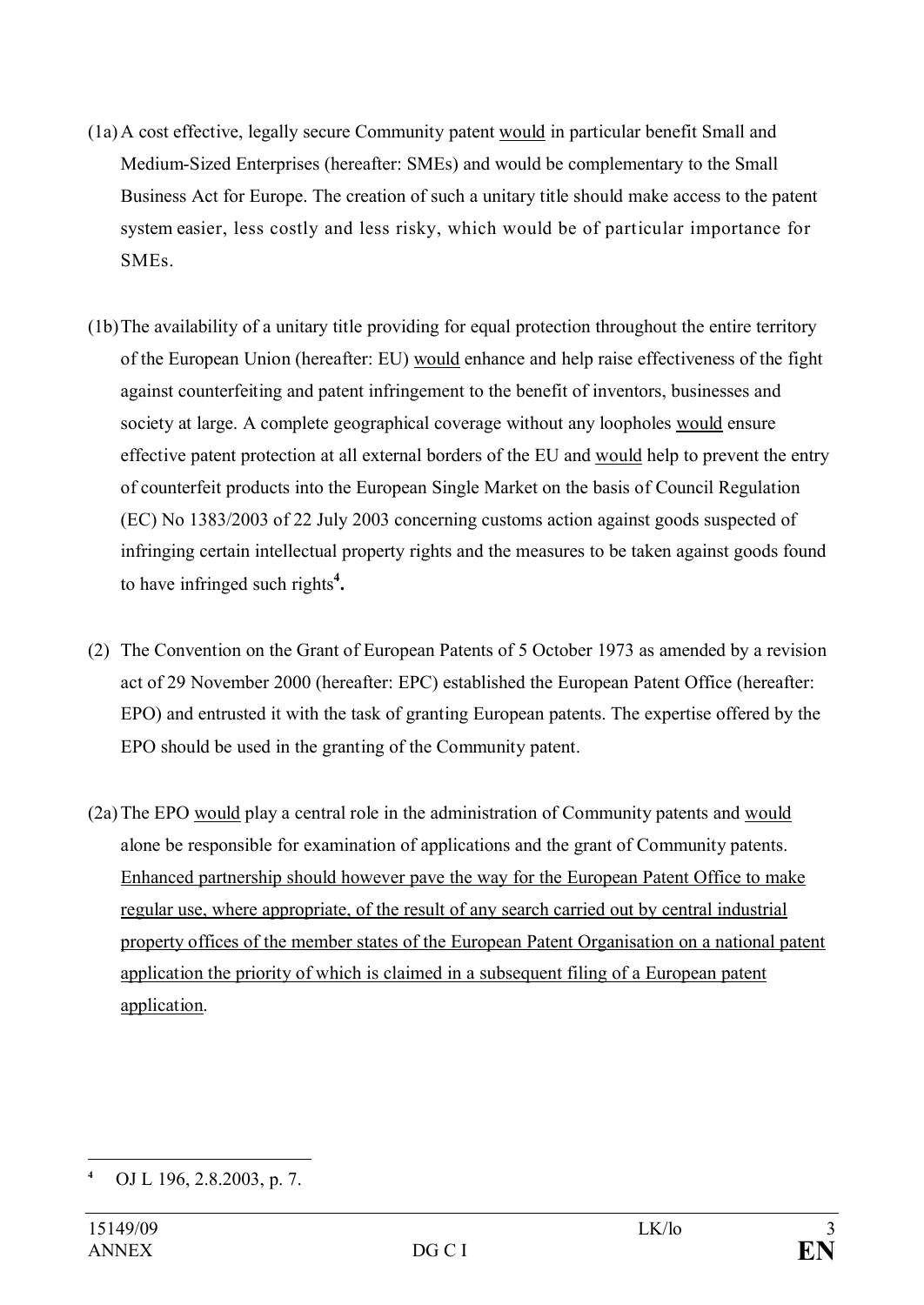- (2aa) All central industrial property offices, including those which do not perform searches in the course of a national patent granting procedure can have an essential role under the enhanced partnership, inter alia by giving advice and support to potential applicants for Community patents, in particular SMEs, by receiving applications, by forwarding applications to the EPO, and by disseminating patent information. National patent offices should be compensated for these activities through the distribution of annual renewal fees.
- (2b)Applications for Community patents should be filed directly with the EPO or via the national patent office of a Member State.
- (2c)The level of procedural fees for processing an application for a Community patent should be the same regardless of where the application is filed and should be related to the costs of handling the Community patent.
- (3) The accession of the European Community to the EPC would enable it to be included in the system of law established by the EPC as a territory for which a unitary patent can be granted. The pre-grant stage of the Community patent should thus principally be governed by the EPC. This Regulation should in particular establish the law applicable to the Community patent once granted.
- (3a) The EPO should also be entrusted with the task of administering the Community patent in the post-grant stage, for example, as regards the collection and distribution of annual fees to national patent offices and the management of the Register of Community Patents.
- (4a) To the extent that this Regulation does not provide otherwise the substantive law applicable to the Community patent, for example as regards patentability, the scope of patent protection and the limitation of the effects of the patent, should be governed by the pertinent provisions of the EPC and national law where this complies with Community law.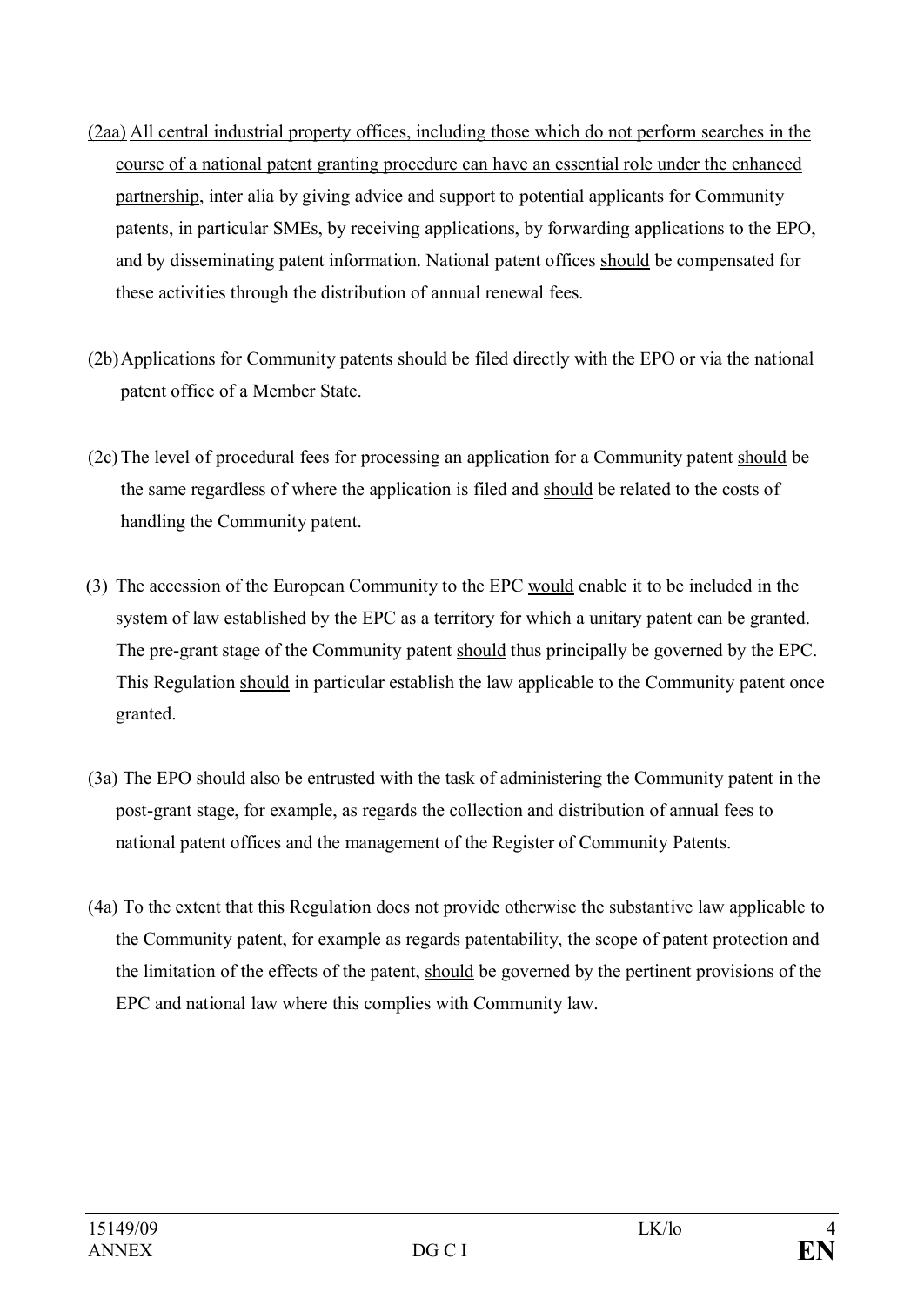- (4b)The Community patent should constitute a third option. Applicants should remain free to apply instead for a national or a European patent. This Regulation is without prejudice to the right of the Member States to grant national patents and should not replace Member States' laws on patents or European patent law as established by the EPC.
- (6) Negative effects of an exclusive right created by a Community patent should be mitigable through a system of compulsory licences. This is without prejudice to the application of Community competition law by the Commission or national authorities. The [European and Community Patents Court] […]should be entrusted with the grant of compulsory licences in situations not falling under Community competition law.
- (7) The jurisdictional system for the Community patent should be part of [the European and Community Patents Court] having jurisdiction for both European and Community patents. This jurisdiction is established and governed by *[quote title of the legal instrument]*.
- (8) In accordance with the principles ofsubsidiarity and proportionality as set out in Article 5 ofthe Treaty, the objectives of the proposed action, in particular the creation of a unitary right with effect throughout the Community can be achieved only by the Community. This Regulation confines itselfto the minimum required in order to achieve those objectives and does not go beyond what is necessary for that purpose.
- (9) Whereas the creation of the Community patent by this Regulation is part of a comprehensive patent reform, which also involves changes to the EPC and the establishment of a unified patent litigation system based upon an international agreement to be concluded between the Community, its Member States and certain other Contracting Parties to the EPC.

# HAS ADOPTED THIS REGULATION: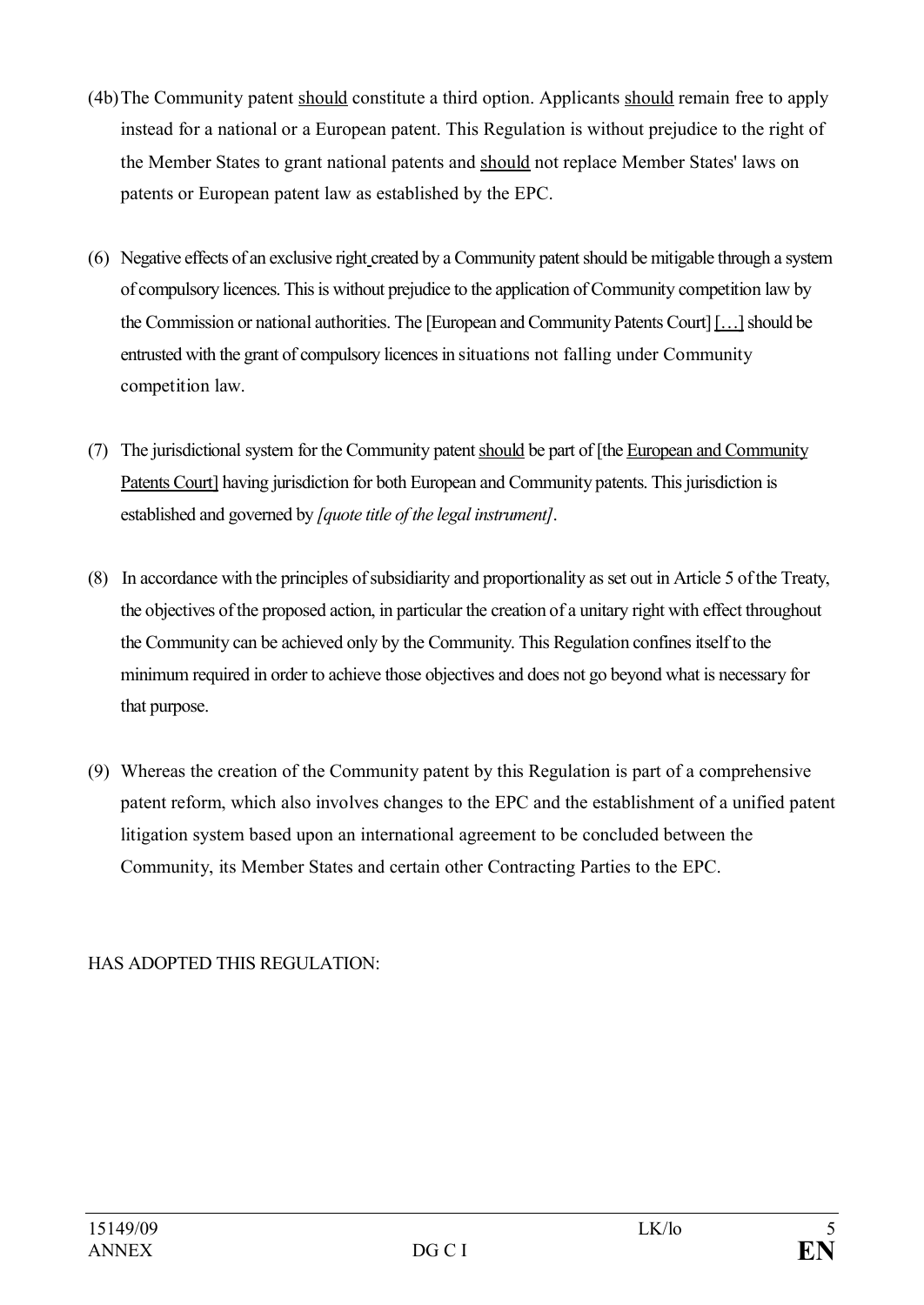#### **CHAPTER I GENERAL PROVISIONS**

#### Article 1

#### **Scope of application**

This Regulation applies to all Community patents within the meaning of Article 2 (1) and to all applications for such patents.

#### Article 2

#### **Community patent**

- 1. The Community patent is a European patent designating the Community, granted by the EPO under the provisions of the  $EPC^5$ .
- 2. The Community patent shall have a unitary character. It shall have equal effect throughout the Community and may only be granted, limited, transferred, declared invalid or lapse in respect of the whole of the Community.
- 3. The Community patent shall have an autonomous character. Subject to paragraph 4, it shall be subject only to this Regulation and to the general principles of Community law. The provisions ofthis Regulation shall be without prejudice to the application of Community competition law or the law of Member States with regard to criminal liability, unfair competition and mergers.
- 4. The EPC shall apply to Community patents and to applications for Community patents to the extent that this Regulation does not provide for specific rules.

<sup>5</sup> http://www.epo.org/patents/law/legal-texts/epc.html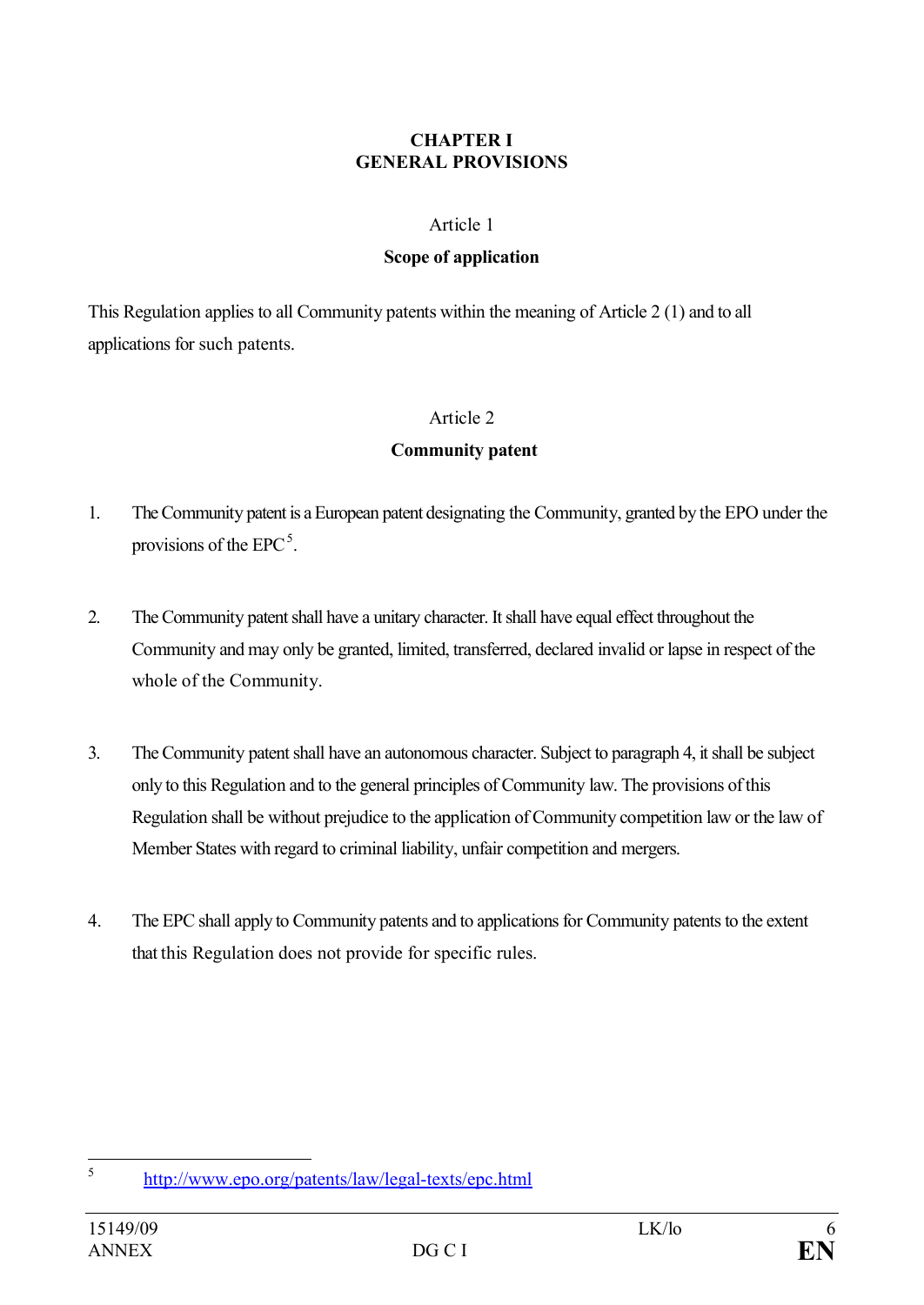#### **Application to the sea and submarine areas and to space**

- 1. This Regulation shall also apply to the sea and submarine areas adjacent to a Member State's territory in which that Member State exercises sovereign rights or jurisdiction in accordance with international law.
- 2. This Regulation shall apply to inventions created or used in outer space, including on celestial bodies or on spacecraft, which are under the jurisdiction and control of one or more Member States in accordance with international law.

#### **CHAPTER II PATENT LAW**

# **SECTION 1 RIGHT TO THE PATENT**

#### Article 4

# **Right to the Community patent**

- 1. The right to the Community patent shall belong to the inventor or his/her successor in title.
- 2. Ifthe inventor is an employee, the right to the Community patent shall be determined in accordance with the law of the State in which the employee is mainly employed; if the State in which the employee is mainly employed cannot be determined, the law to be applied shall be that of the State in which the employer has his/her place of business to which the employee is attached.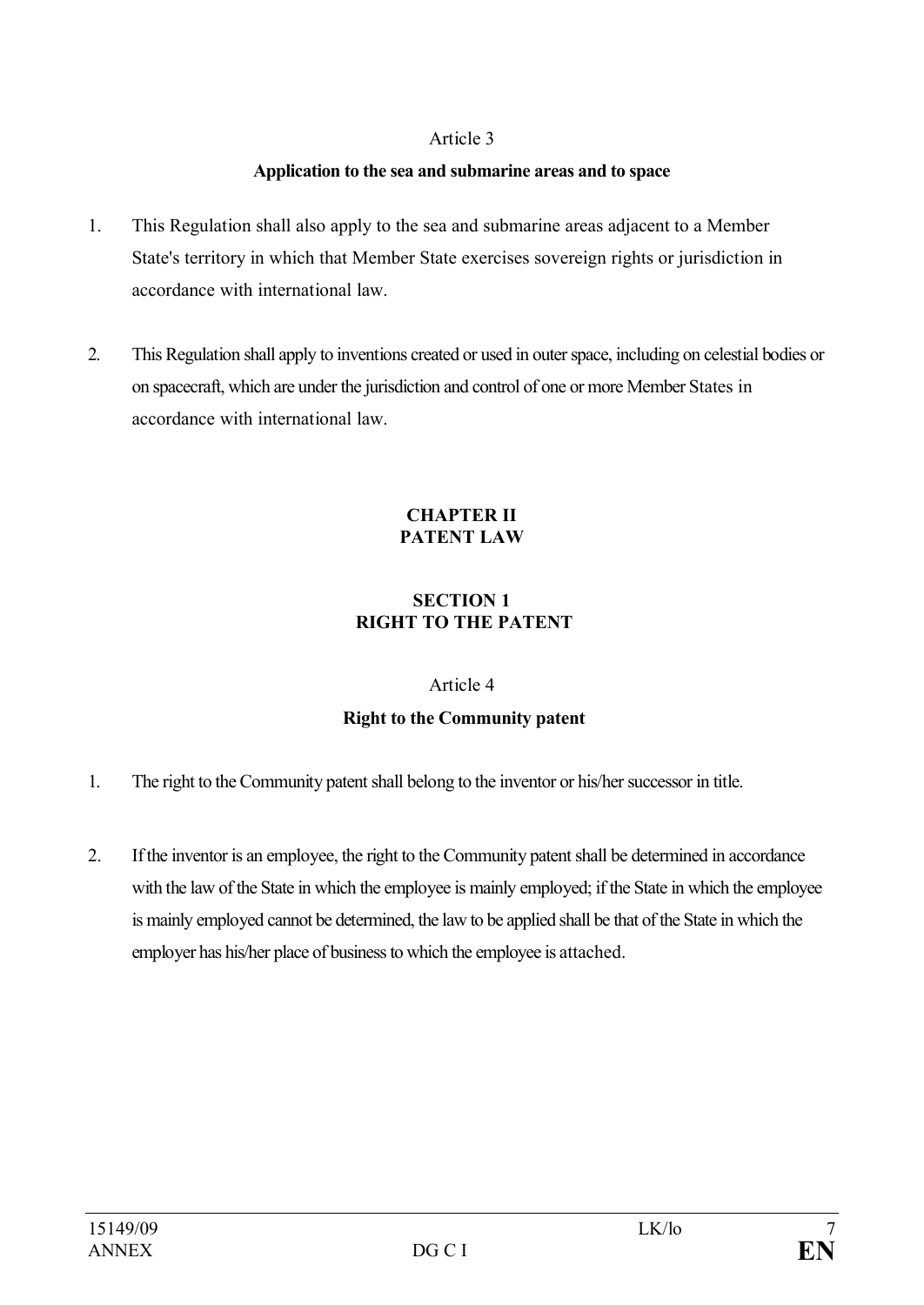3. If two or more persons have made an invention independently of each other, the right to the Community patent shall belong to the person whose application for the Community patent has the earliest date of filing or, where applicable, the earliest date of priority. This provision shall apply only if the first application for the Community patent has been published under Article 93 of the EPC.

# Article 5 **Claiming the right to the Community patent**

- 1. If the Community patent has been granted to a person who is not entitled to it under Article 4(1) and (2), the person entitled to it under that Article may, without prejudice to any other right or remedy which may be open to him/her, claim to have the patent transferred to him/her.
- 2. Where a person is entitled to only part of the Community patent, that person may, in accordance with paragraph 1, claim to be made a joint proprietor.
- 3. Legal proceedings in respect of the rights referred to in paragraphs 1 and 2 may be instituted only within a period of three years after the date on which the Community Patent Bulletin, referred to in Article 57, publishes the mention of the grant of the Community patent. This provision shall not apply if the proprietor of the patent knew, at the time of the grant or of the acquisition of the patent, that he/she was not entitled to the patent.
- 4. The fact that legal proceedings have been instituted shall be entered in the Register of Community Patents, referred to in Article 56. The final decision in the legal proceedings or any withdrawal thereof shall also be entered.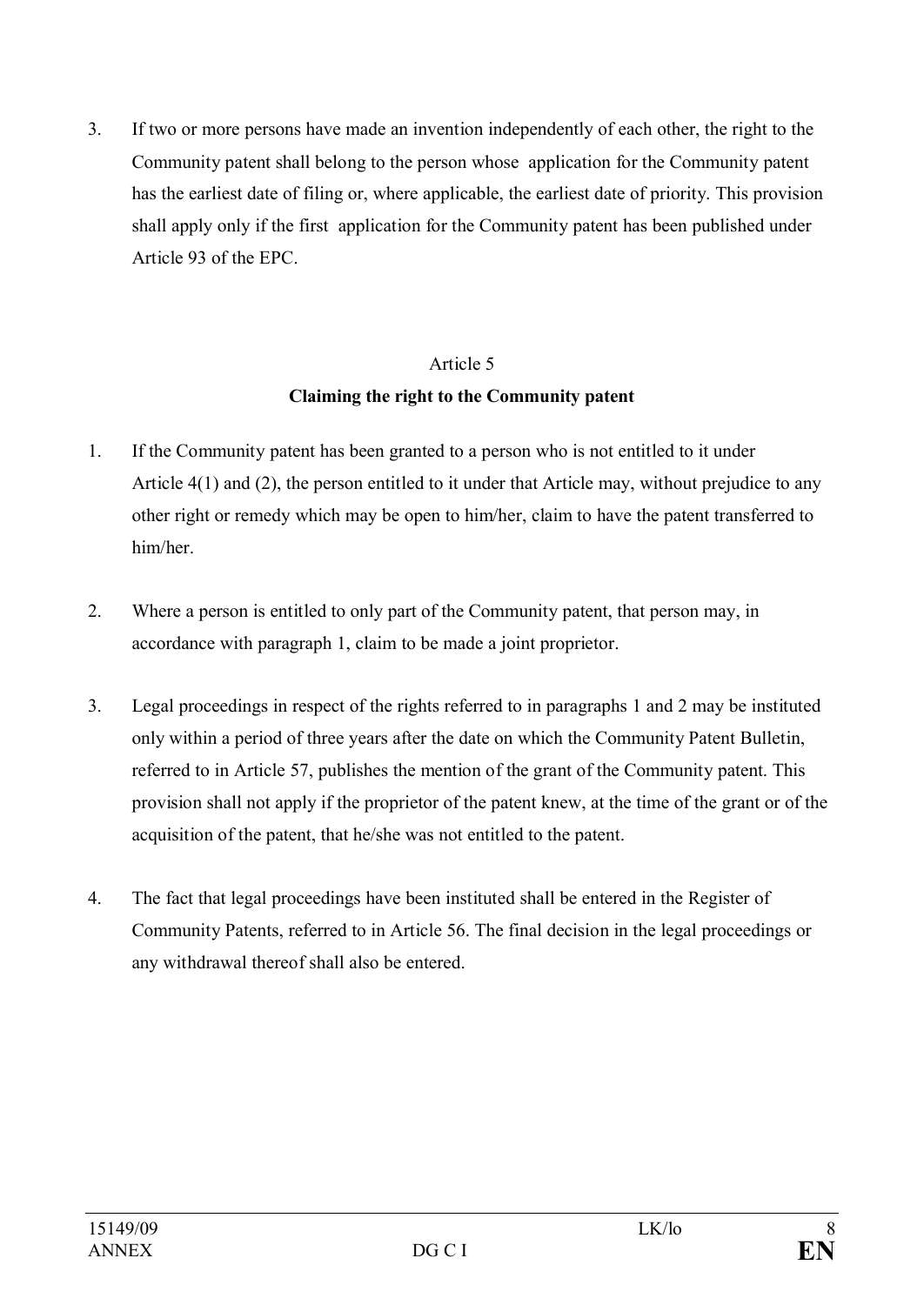# **Effect of change of proprietorship of the Community patent**

- 1. Where there is a complete change of proprietorship of a Community patent as a result of legal proceedings referred to in Article 5, licences and other rights shall lapse upon the registration of the person entitled to the patent in the Register of Community Patents.
- 2. If, before the institution of legal proceedings has been registered,
	- (a) the proprietor ofthe patent has used the invention within the territory ofthe Community or made effective and serious preparations to do so,
	- or
	- (b) a licensee of the patent has obtained his/her licence and has used the invention within the territory of the Community or made effective and serious preparations to do so,

he/she may continue such use provided that he/she requests a non-exclusive licence of the patent from the new proprietor whose name is entered in the Register of Community Patents. Such request must be made within the period prescribed in the implementing regulations. A licence shall be granted for a reasonable period and upon reasonable terms.

3. Paragraph 2 shall not apply if the proprietor of the patent or the licensee was acting in bad faith at the time when he/she began to use the invention or to make preparations to do so.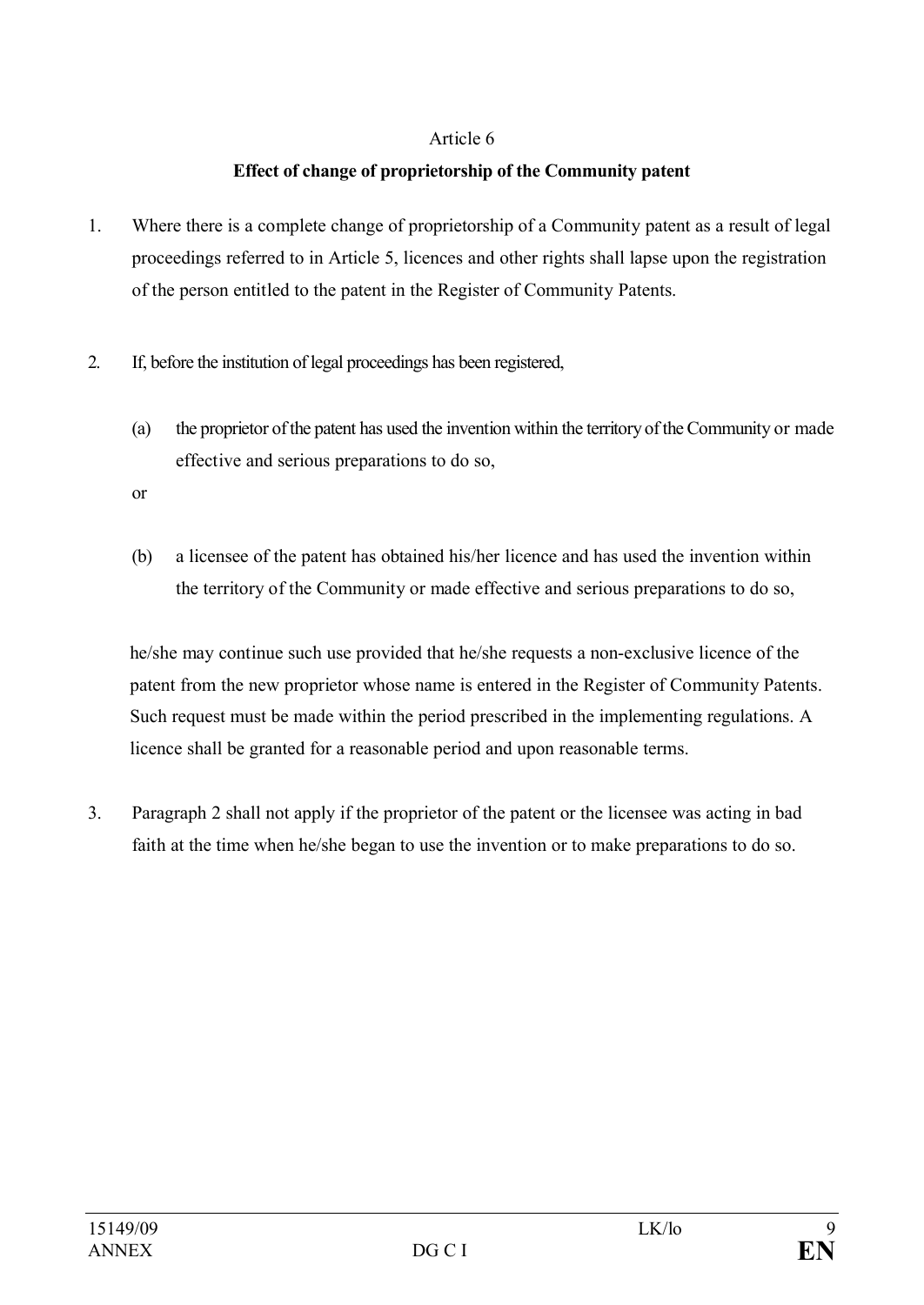#### **SECTION 2**

# **EFFECTS OF THE COMMUNITY PATENT AND THE COMMUNITY PATENT APPLICATION**

#### Article 7

#### **Right to prevent the direct use of the invention**

The Community patent shall confer on its proprietor the right to prevent any third party not having his/her consent from:

- (a) making, offering, putting on the market or using a product which is the subject-matter ofthe patent, or importing or stocking the product for these purposes;
- (b) using a process which is the subject-matter ofthe patent or, when the third party knows, or it is obvious in the circumstances, that the use of the process is prohibited without the consent of the proprietor of the patent, from offering the process for use within the Community;
- (c) offering, putting on the market, using, importing or stocking for these purposes a product obtained directly by a process which is the subject-matter of the patent.

#### Article 8

#### **Right to prevent the indirect use of the invention**

1. In addition to the right conferred pursuant to Article 7, the Community patent shall confer on its proprietor the right to prevent any third party not having his/her consent from supplying or offering to supply within the Community to any person, other than a party entitled to exploit the patented invention, with means, relating to an essential element of that invention, for putting it into effect therein, when the third party knows, or it is obvious in the circumstances, that these means are suitable and intended for putting that invention into effect.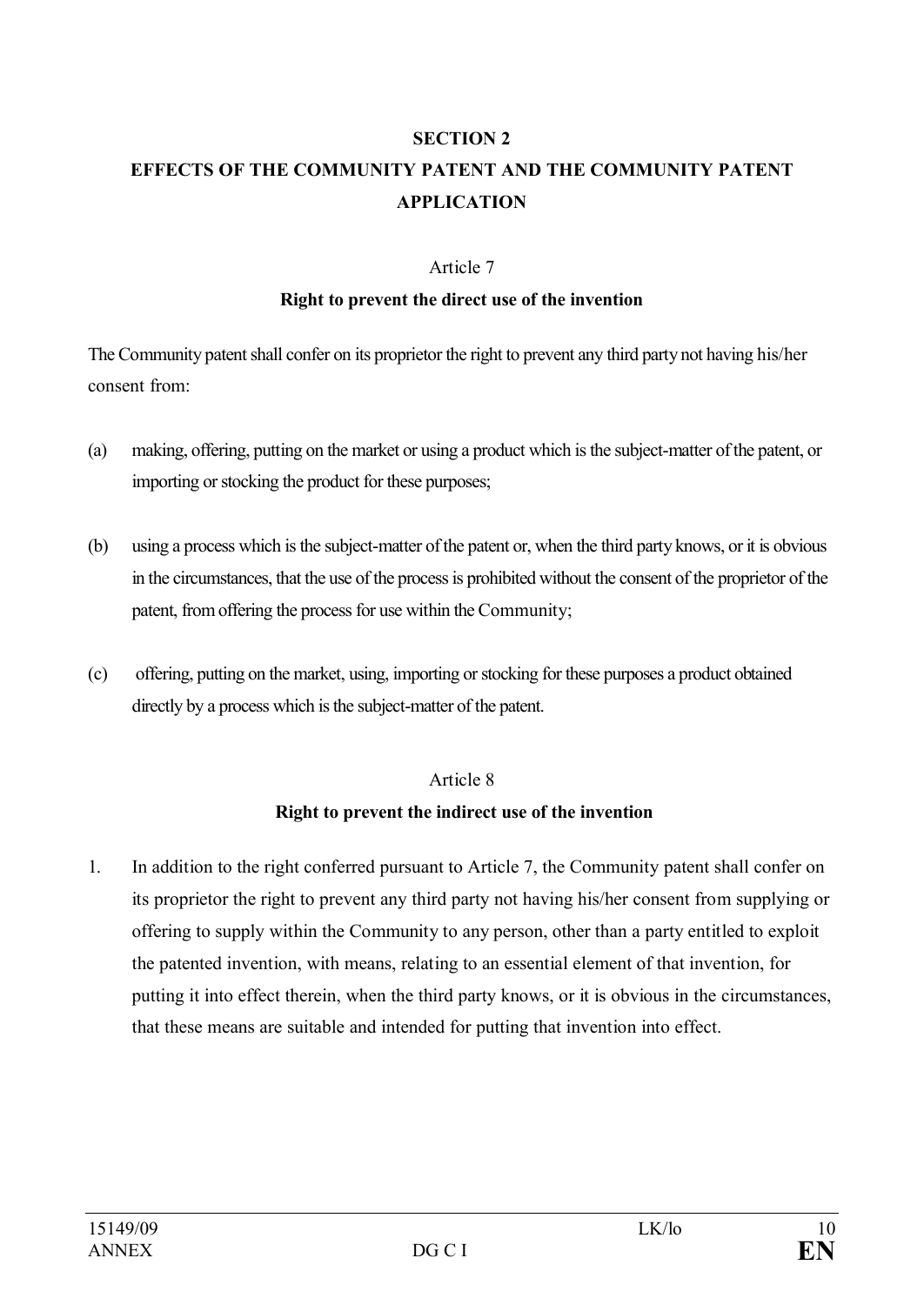- 2. Paragraph 1 shall not apply when the means are staple commercial products, except when the third party induces the person supplied to commit acts prohibited by Article 7.
- 3. Persons performing the acts referred to in Article 9(a) to (b.1) shall not be considered to be parties entitled to exploit the invention within the meaning of paragraph 1.

# **Limitation of the effects of the Community patent**

The rights conferred by the Community patent shall not extend to:

- (a) acts done privately and for non-commercial purposes;
- (b) acts done for experimental purposes relating to the subject-matter of the patented invention;
- (b.1) acts carried out solely for the purpose of conducting the necessary tests and trials in accordance with Article 13 of Directive  $2001/82/EC^6$  or Article 10 of Directive  $2001/83/EC^7$  in respect of any patent covering the  $\left[ \ldots \right]$  product within the meaning of either of the said Directives
- (c) the extemporaneous preparation for individual cases in a pharmacy of a medicine in accordance with a medical prescription nor acts concerning the medicine so prepared;
- (d) the use on board vessels of countries other than Member States of the patented invention, in the body of the vessel, in the machinery, tackle, gear and other accessories, when such vessels temporarily or accidentally enter the waters of Member States, provided that the invention is used there exclusively for the needs of the vessel:

<sup>6</sup> Directive 2001/82/EC of the European Parliament and of the Council of 6 November 2001 on the Community code relating to veterinary medicinal products, OJ L 311, 28.11.2001, p. 1, as amended by Directive 2004/28/EC of the European Parliament and of the Council of 31 March 2004, OJ L 136, 30.4.2004, p. 58.

<sup>&</sup>lt;sup>7</sup> Directive 2001/83/EC of the European Parliament and of the Council of 6 November 2001 on the Community code relating to medicinal products for human use, OJ L 311, 28.11.2001, p. 67, as last amended by Directive 2008/29/EC of the European Parliament and of the Council of 11 March 2008, OJ L 81, 20.3.2008, p. 51.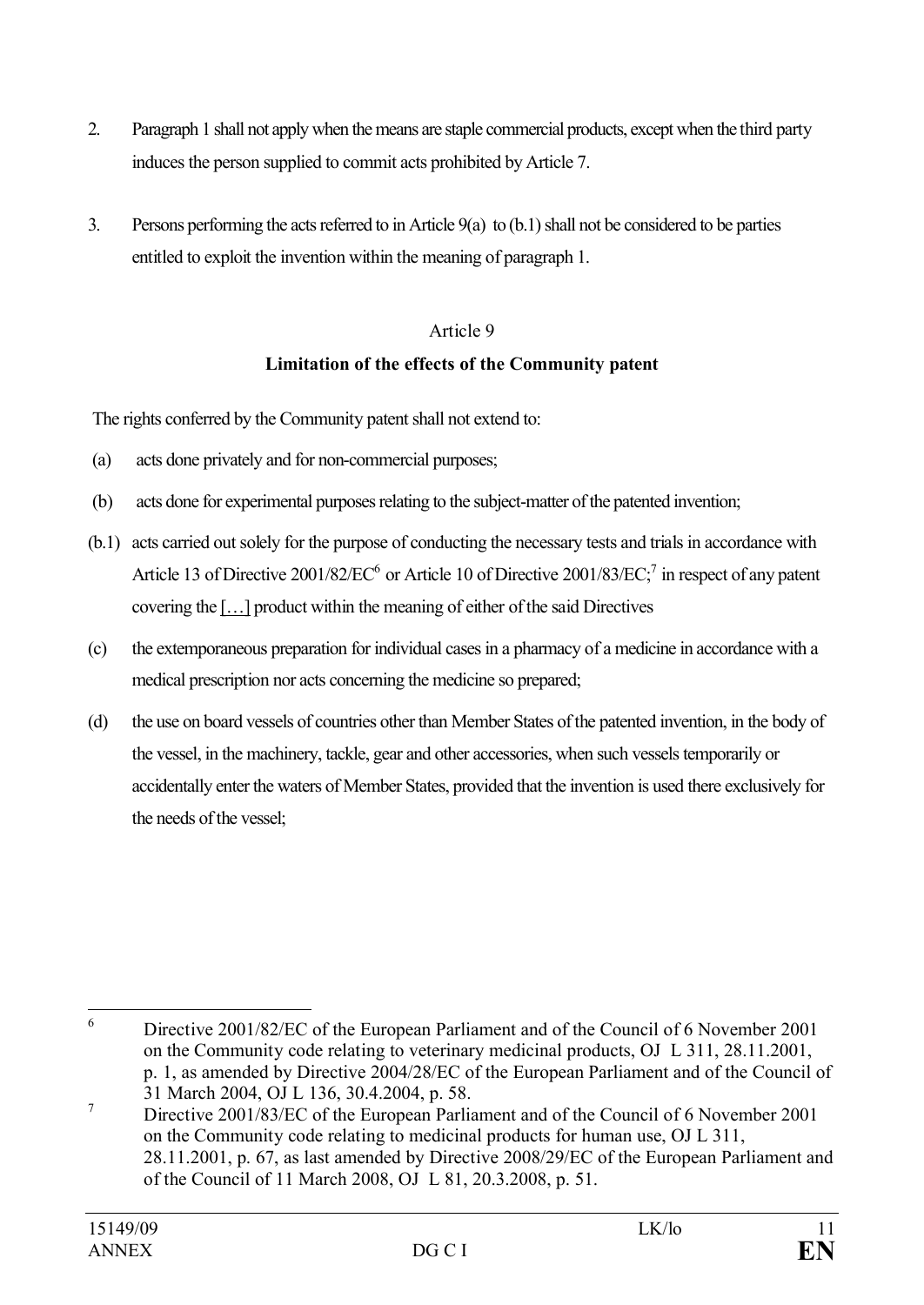- (e) the use of the patented invention in the construction or operation of aircraft or land vehicles or other means of transport of non-Member States, or of accessories to such aircraft or land vehicles, when these temporarily or accidentally enter the territory of Member States;
- (f) the acts specified in Article 27 of the Convention on International Civil Aviation of 7 December 1944<sup>8</sup>, where these acts concern the aircraft of a country other than a Member State;
- (g) the use by a farmer of the product of his/her crop for propagation or multiplication on his/her own holding, provided that the reproductive vegetable material was sold or otherwise commercialized by the holder of the patent or with his/her consent to the farmer, for agricultural purposes. The scope and the detailed methods of this use are laid down in Article 14 of Regulation (EC) No. 2100/94<sup>9</sup>;
- (h) the use by a farmer of protected livestock for farming purposes, on condition that the breeding animals or other animal reproductive material was sold or otherwise commercialized to the farmer by the holder ofthe patent or with his/her consent. Such use includes the provision of the animal or other animal reproductive material for the purposes of his/her agricultural activity, but not the sale as part of or for the purpose of commercial reproductive activity;
- (i) the acts allowed pursuant to Articles 5 and 6 of Directive 91/250/EEC on the legal protection of computer programs by copyright<sup>10</sup>, in particular, by its provisions on decompilation and interoperability;
- (j) the acts allowed pursuant to Article 10 of Directive 98/44/EC on the legal protection of biotechnological inventions<sup>11</sup>.

<sup>8</sup> International Civil Aviation Organization (ICAO), "Chicago Convention", Document 7300/9 (9th edition, 2006).

<sup>&</sup>lt;sup>9</sup> Council Regulation (EC) No 2100/94 of 27 July 1994 on Community plant variety rights, OJ L 227, 1.9.1994, p 1.

<sup>&</sup>lt;sup>10</sup> Council Directive 91/250/EEC of 14 May 1991 on the legal protection of computer programs, OJ L 122, 17.05.1991, p. 42.

<sup>&</sup>lt;sup>11</sup> Directive 98/44/EC of the European Parliament and of the Council of 6 July 1998 on the legal protection of biotechnological inventions OJ L 213, 30.7.1998, p. 13.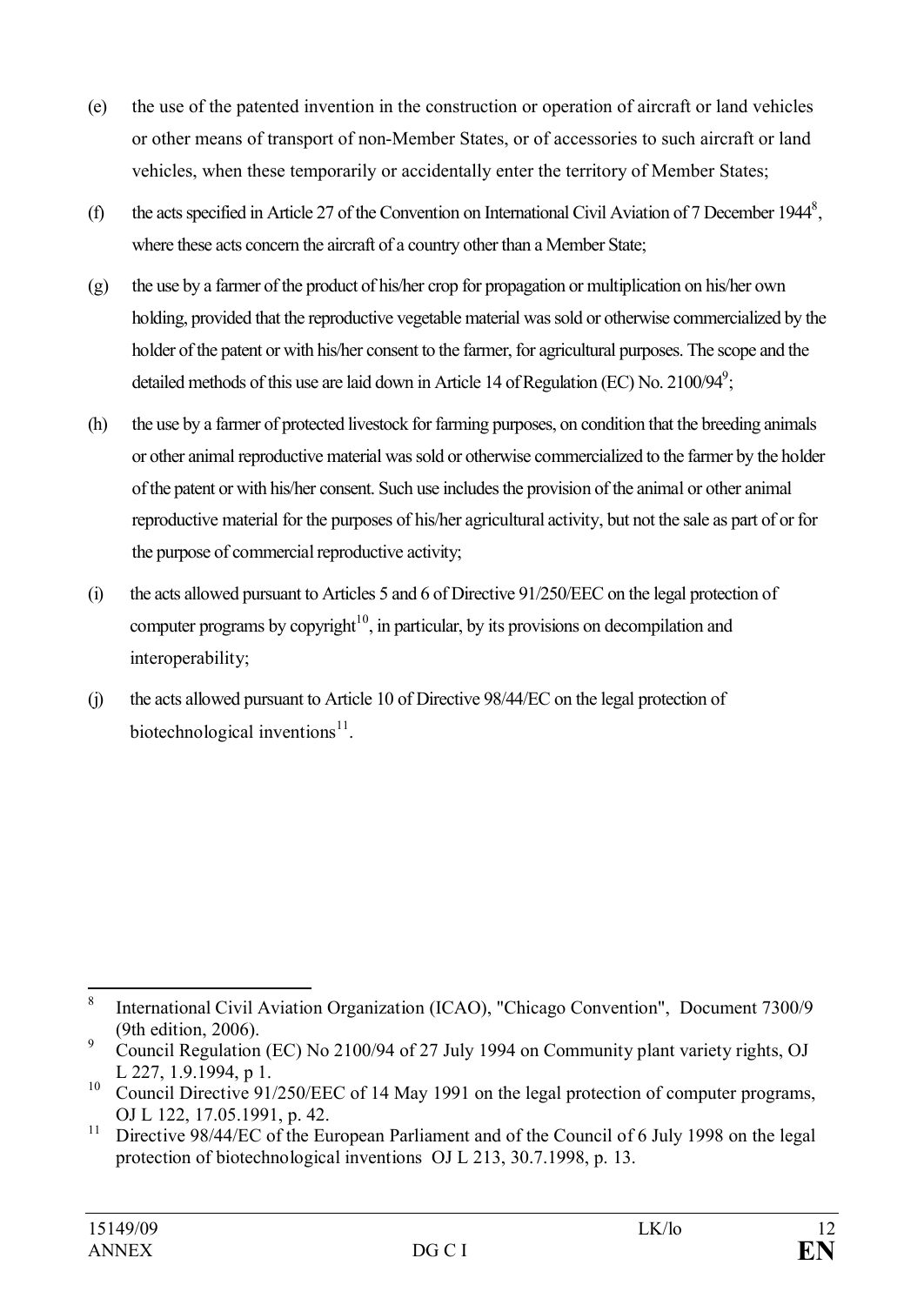#### Article 9a

#### **Government use**

Any provision in the law of a Member State allowing non-commercial use of national patents by or for the government may be applied to Community patents, but only to the extent that the use is necessary for essential defence or national security. The patentee should be informed as soon as reasonably possible about the act and be compensated in respect of the act by the government concerned. Any dispute as to whether a Community patent has been used as provided for in this Article or over the amount of compensation shall be decided by the national courts of the Member State concerned.

#### Article 10

#### **Community exhaustion of the rights conferred by the Community patent**

The rights conferred by the Community patent shall not extend to acts concerning the product covered by that patent which are carried out within the territories of the Member States after that product has been put on the market in the Community by the proprietor of the patent or with his/her consent, unless there are legitimate grounds for the proprietor to oppose further commercialization of the product.

#### Article 11

#### **Rights conferred by the Community patent application after publication**

- 1. Compensation reasonable in the circumstances may be claimed from a third party who, in the period between the date of publication of an application for a Community patent and the date of publication of the mention of the grant of the Community patent, has made any use of the invention which, after that period, would be prohibited by virtue of the Community patent.
- 2. In determining the reasonable compensation, the [European and Community Patents Court] shall take into account all relevant aspects, such as the economic consequences to the injured party of the use made of the invention, as well as the undeserved profits made by the person using the invention and the behaviour and the good or bad faith of the parties. The compensation shall not be punitive.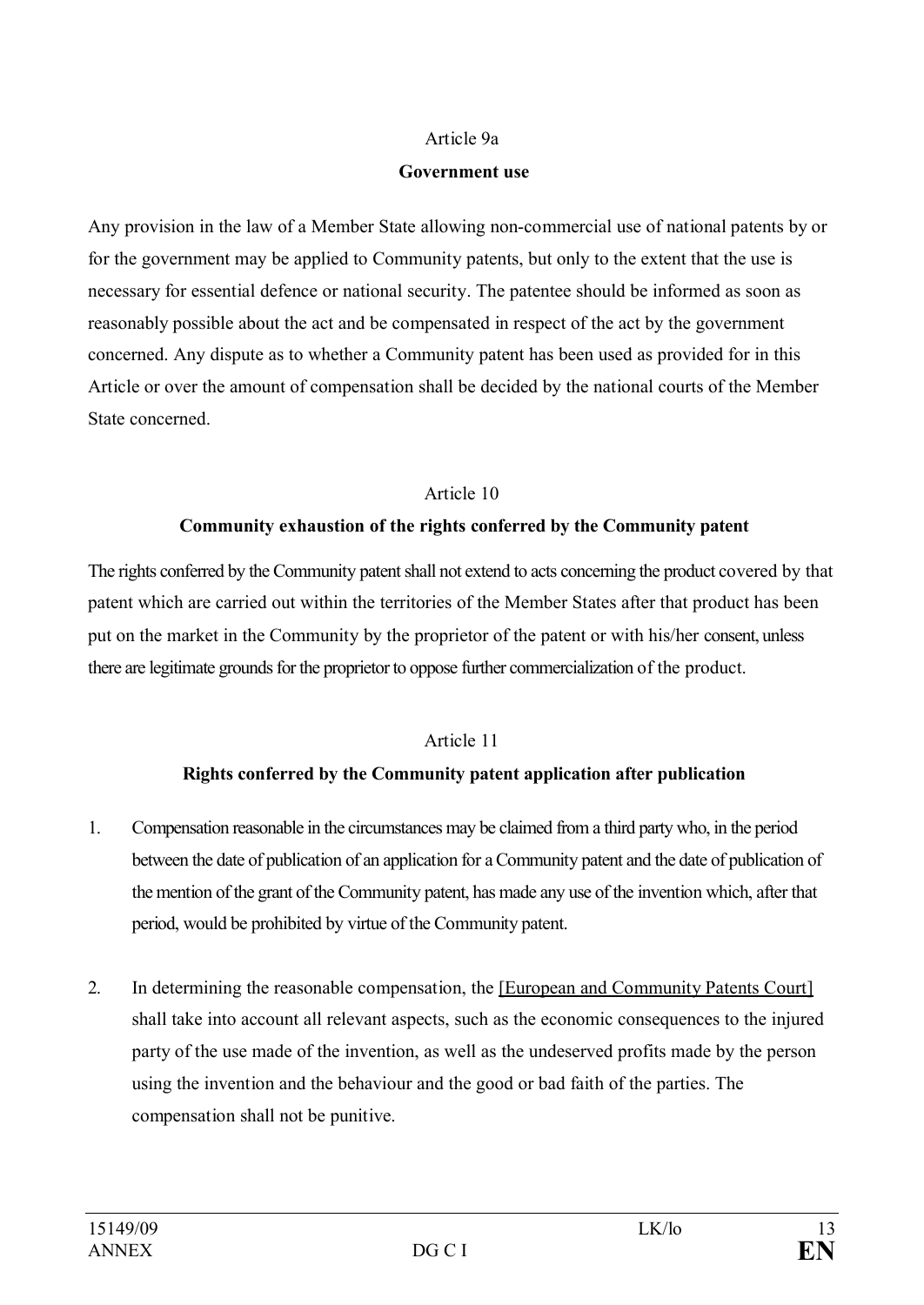#### **Right based on prior use of the invention**

- 1. A Community patent may not be invoked against a person who, in good faith and for business purposes, had used the invention in the Community or had made effective and serious preparations for such use before the filing date or, where priority has been claimed, the priority date of the application on the basis of which the patent is granted (hereinafter referred to as "the prior user"); the prior user shall have the right, for business purposes, to continue the use in question or to use the invention as planned during the preparations.
- 2. The right of the prior user may not be transferred either during the user's lifetime or following his/her death other than with the user's undertaking or that part of the undertaking in which the use or the preparations for use took place.

# Article 13

# **Process patents: burden of proof**

- 1. If the subject-matter of a Community patent is a process for obtaining a new product, the same product when produced without the consent of the proprietor shall, in the absence of proofto the contrary, be deemed to have been obtained by the patented process.
- 2. The reversal of the burden of proof provided for in paragraph 1 shall apply equally where there is a strong likelihood that the same product was obtained by the process and the holder ofthe Community patent has not been able, despite reasonable efforts, to determine what procedure has actually been used.

In adducing proof to the contrary, the legitimate interests of the defendant in protecting his/her manufacturing and trade secrets shall be taken into account.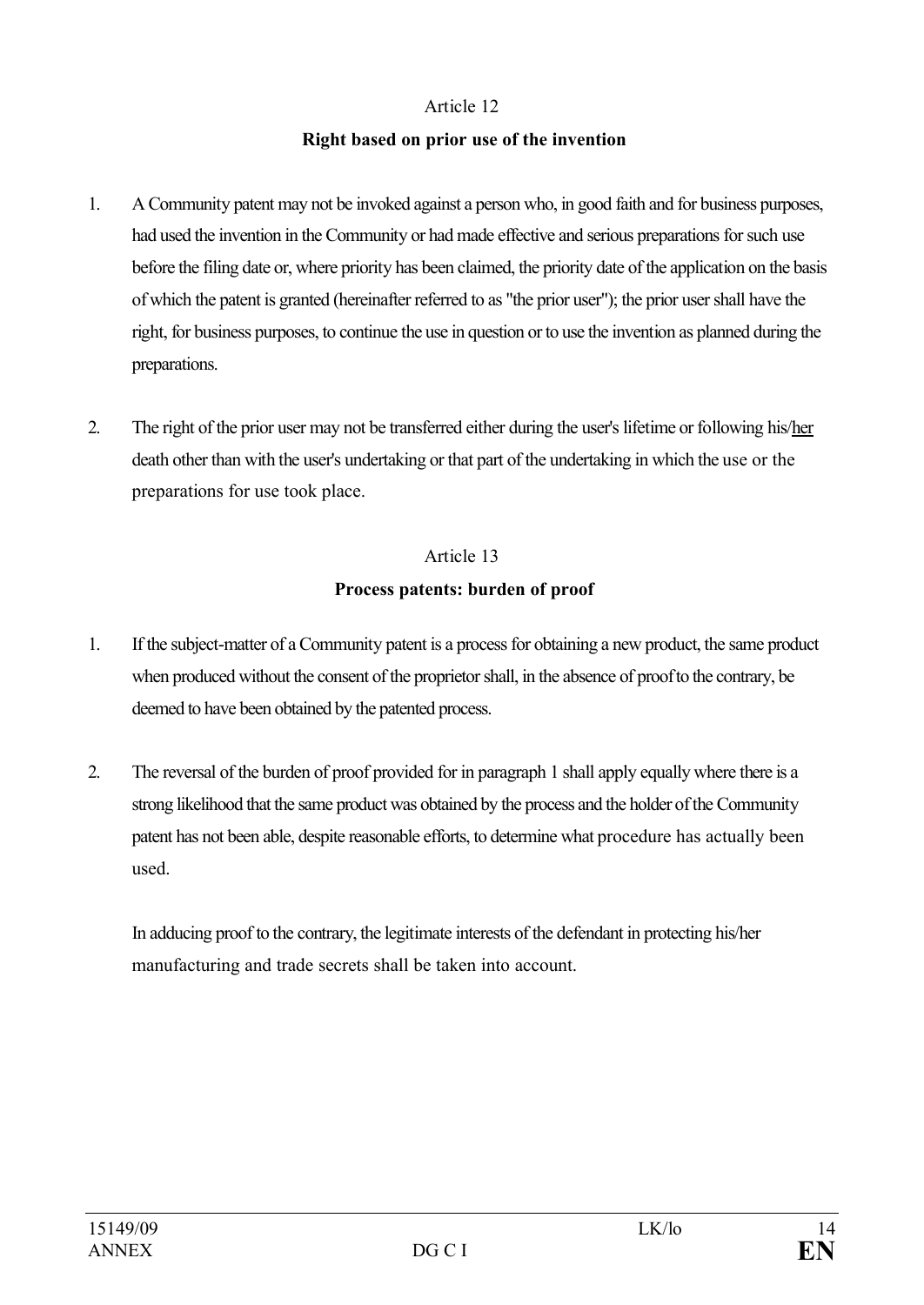#### Article 13a

# **Conversion into a European patent application designating one or more Member States**

Any application for a Community patent may be converted into an application for a European patent designating one or more Member States, by a request filed with the EPO up to the grant ofthe Community patent and under the conditions specified by the provisions ofthe EPC.

# **SECTION 3 THE COMMUNITY PATENT AS AN OBJECT OF PROPERTY**

#### Article 14

### **Dealing with the Community patent as a national patent**

- 1. Unless otherwise specified in Articles 15 to 24, the Community patent as an object of property shall be dealt with in its entirety, and for the whole of the Community, as a national patent of the Member State in which, according to the Register of Community Patents:
	- (a) the applicant for the patent had his/her residence or place of business on the date of filing of the application for the Community patent;
	- (b) where subparagraph (a) does not apply, the applicant had an establishment on that date.

In all other cases, the Member State referred to shall be that in which the EPO has its seat.

2. If two or more persons are mentioned in the Register of Community Patents as joint applicants, paragraph  $1(a)$  shall apply to the joint applicant first mentioned. If this is not possible, paragraph  $1(a)$ shall apply to the joint applicants next mentioned in order ofentry. Where paragraph 1(a) does not apply to any of the joint applicants, paragraph 1(b) shall apply.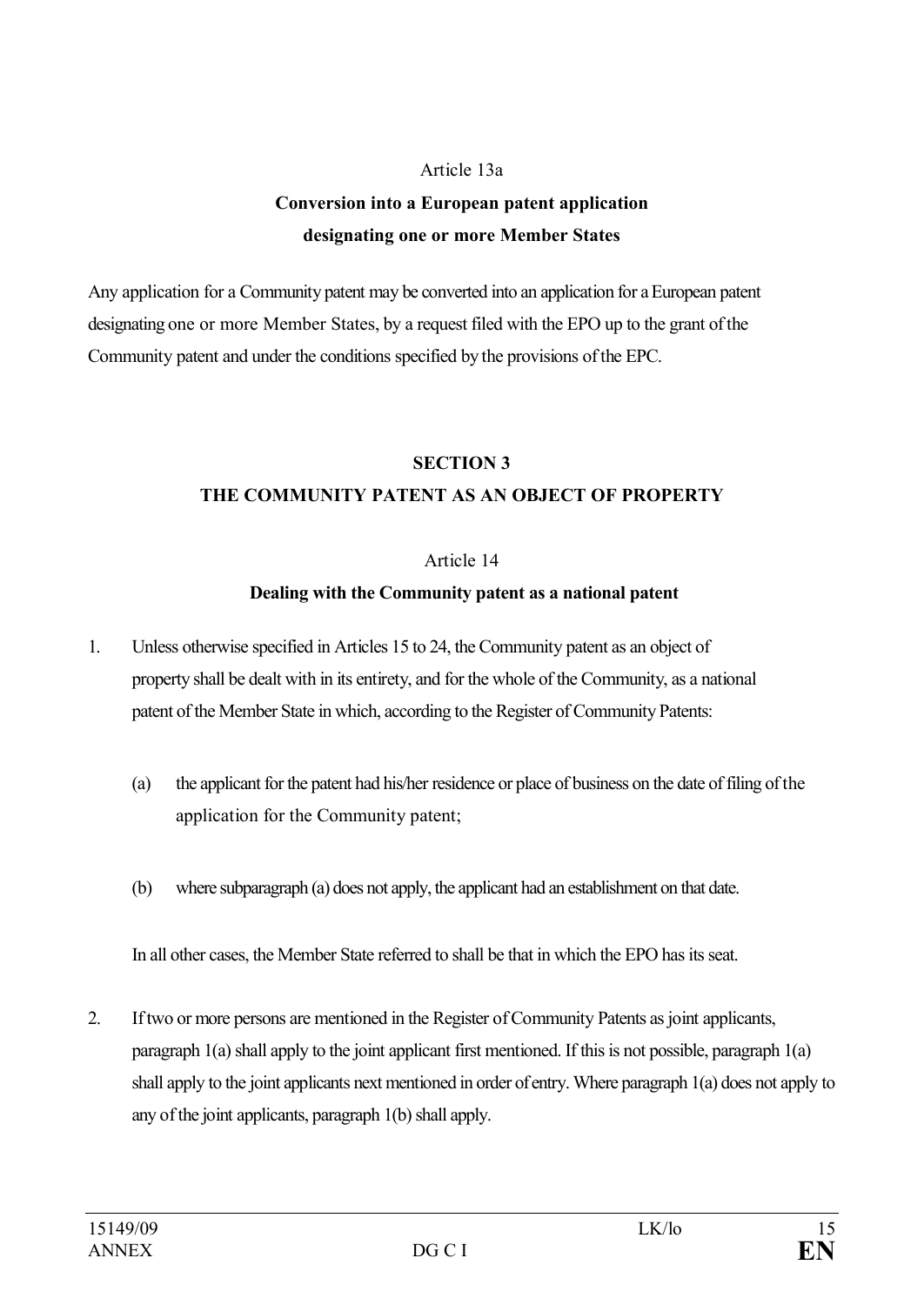# Article 15 **Transfer**

- 1. The transfer of the Community patent shall be made in writing and shall require the signature ofthe parties to the contract, except when it is a result of a judgment; otherwise it shall be void. The transfer shall be entered in the Register of Community Patents.
- 2. Subject to Article 6(1), a transfer shall not affect rights acquired by third parties before the date of transfer.
- 3. A transfer shall, to the extent to which it is verified by such written documents referred to in paragraph 1, have effect vis-à-vis third parties only after entry in the Register of Community Patents. Nevertheless, a transfer, before it is so entered, shall have effect vis-à-vis third parties who have acquired rights after the date of the transfer but who knew of the transfer on the date on which the rights were acquired.

### Article 16

# **Rights in rem**

- 1. The Community patent may, independently of the undertaking, be given as security or be the subject of rights in rem.
- 2. At the request of one of the parties, the rights referred to in paragraph 1 shall be entered in the Register ofCommunity Patents and published in the Community Patent Bulletin.

# Article 17

# **Levy of Execution**

- 1. The Community patent may be levied in execution.
- 2. At the request of one of the parties, the levy of execution shall be entered in the Register of Community Patents of this Regulation and published in the Community Patent Bulletin.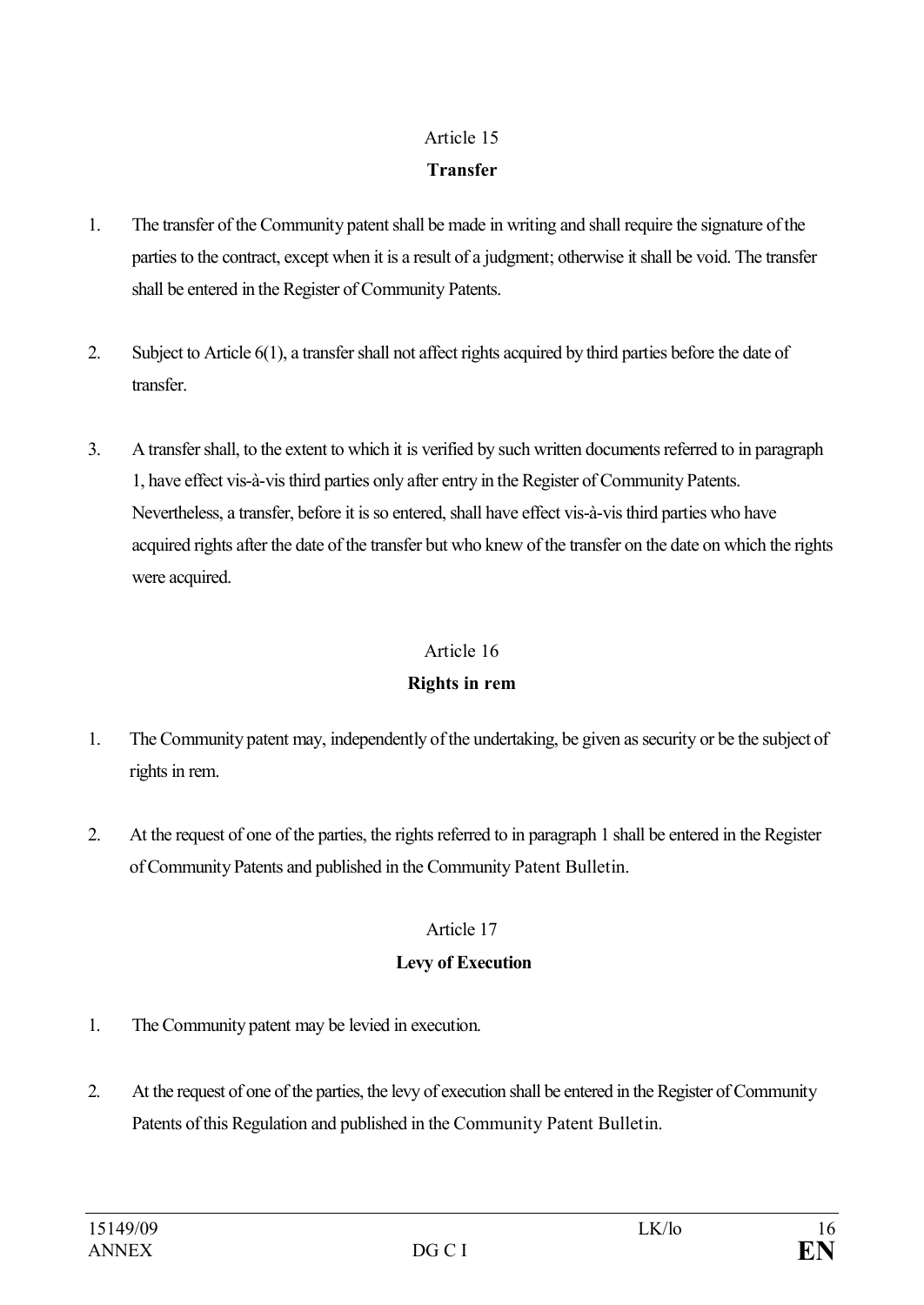# **Insolvency proceedings**

- 1. The only insolvency proceedings in which a Community patent may be involved shall be those instituted in the Member State within the territory of which the centre of a debtor's main interests is situated.
- 2. In the case of joint proprietorship of a Community patent, paragraph 1 shall apply to the share of the joint proprietor.
- 3. Where a Community patent is involved in insolvency proceedings, on request of the competent national authority an entry to this effect shall be made in the Register of Community Patents and published in the Community Patent Bulletin.

# Article 19

# **Contractual licensing**

- 1. The Community patent may be licensed in whole or in part for the whole or part of the Community. A licence may be exclusive or non-exclusive.
- 2. The rights conferred by the Community patent may be invoked against a licensee who breaches any restriction in the licensing contract.
- 3. Article 15(2) and (3) shall apply to the grant or transfer of a licence in respect of a Community patent.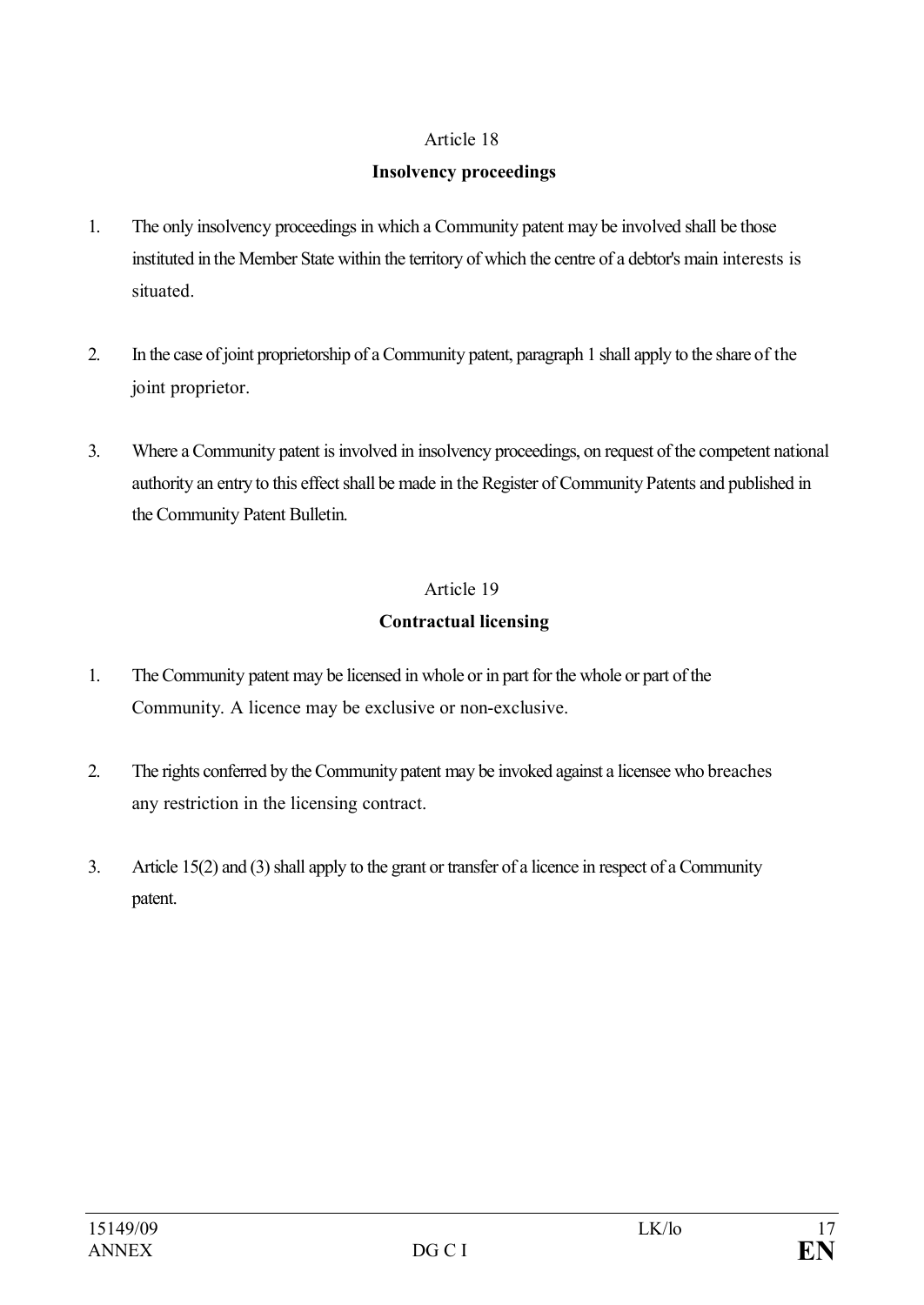# Article 20 **Licences of right**

- 1. The proprietor of a Community patent may file a written statement with the EPO that he/she is prepared to allow any person to use the invention as a licensee in return for appropriate compensation. In that case, the renewal fees for the Community patent which fall due after receipt of the statement shall be reduced under the conditions specified in the EPC. Where there is a complete change of proprietorship of the patent as a result of legal proceedings under Article 5, the statement shall be deemed withdrawn on the date of entry of the name of the person entitled to the patent in the Register of Community Patents.
- 2. The statement may be withdrawn at any time by a written communication to this effect to the EPO, provided that no-one has yet informed the proprietor of the patent of his/her intention to use the invention. Such withdrawal shall take effect from the date of receipt of that communication by the EPO. The amount by which the renewal fees were reduced shall be paid within one month after withdrawal; Article 25(2) shall apply, but the six-month period shall start upon expiry of the above period.
- 3. The statement may not be filed while an exclusive licence is recorded in the Register of Community Patents or a request for the recording of such a licence has been filed at the EPO.
- 4. On the basis of the statement, any person shall be entitled to use the invention as a licensee. A licence obtained under the terms of this Article shall, for the purposes of this Regulation, be treated as a contractual licence.
- 5. No request for recording an exclusive licence in the Register of Community Patents shall be admissible after the statement has been filed, unless it is withdrawn or deemed withdrawn.
- 6. The Member States may not grant licences of right in respect of a Community patent.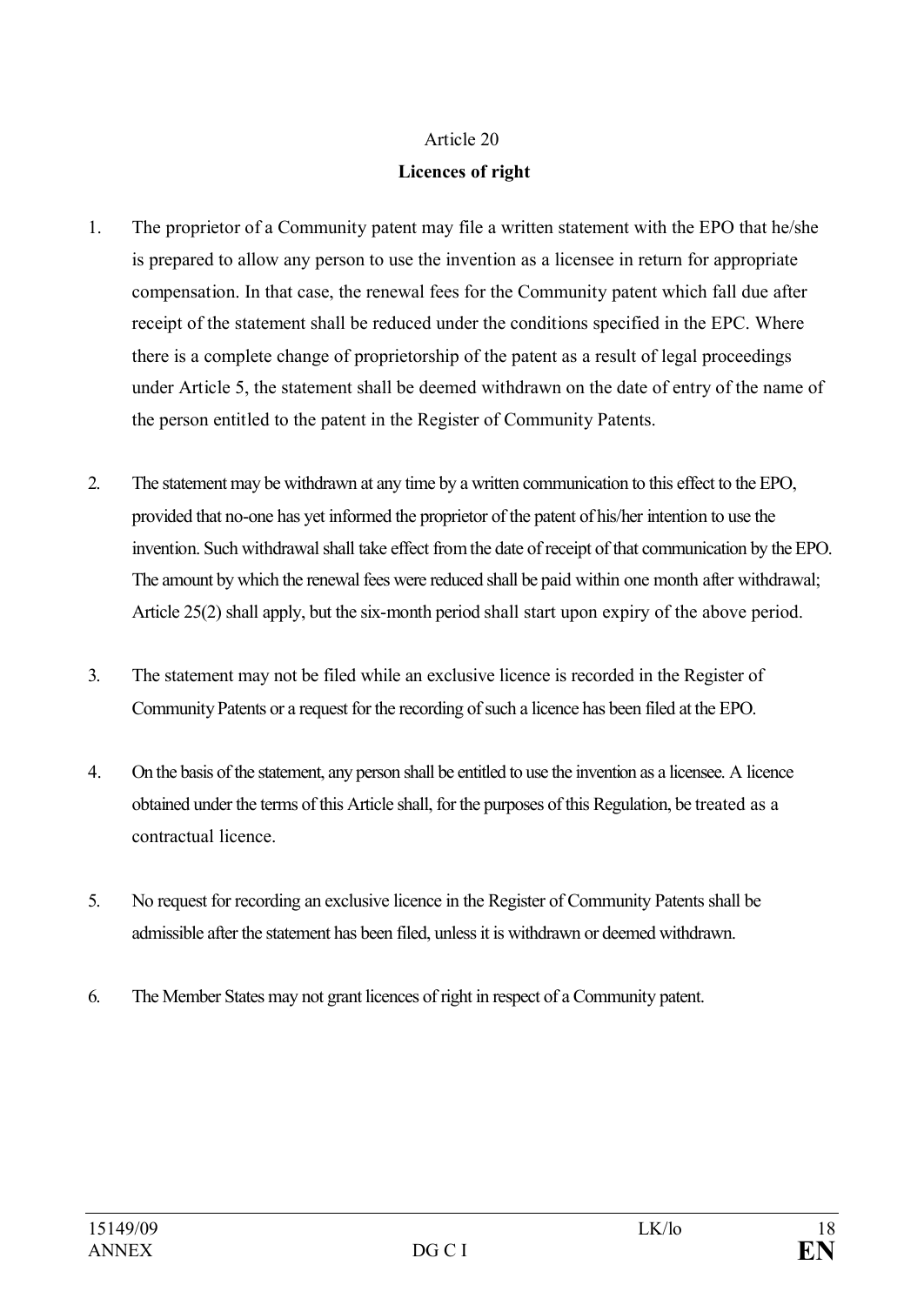# Article 21 **Grant of compulsory licences**

- 1. The [European and Community Patents Court] may grant a compulsory licence for lack or insufficiency of exploitation of a Community patent to any person filing an application four years or later after the patent application was filed and three years or later after the patent was granted if the patent proprietor has not exploited the patent in the Community on reasonable terms or has not made effective and serious preparations to do so, unless he/she provides legitimate reasons to justify his/her inaction, and on the condition that the grant of the compulsory licence is required in the public interest. In determining the lack or insufficiency of exploitation of the patent, no distinction shall be made between products originating within the Community and products imported to the Community from a member of the World Trade Organization.
- 2. On request, the [European and Community Patents Court] may grant a compulsory licence in respect of a Community patent (first patent) to the proprietor of a national or Community patent (second patent) or plant variety right who cannot exploit his/her second patent or plant variety right without infringing the first patent, valid for the territory of the second patent or plant variety right, provided that the invention or new plant variety claimed in the second patent or plant variety right involves an important technical advance of considerable economic significance in relation to the invention claimed in the first patent. The owner of the first patent shall be entitled to a cross-licence on reasonable terms to exploit the second patented invention or protected plant variety.

Where on the corresponding conditions as above in this paragraph a proprietor of a Community patent is granted a compulsory licence in respect of a first national patent or national or Community plant variety right, the owner of the first patent or plant variety right shall be entitled to a cross-licence on reasonable terms to use the patented invention of the dependent Community patent for the territory of the first patent or plant variety right.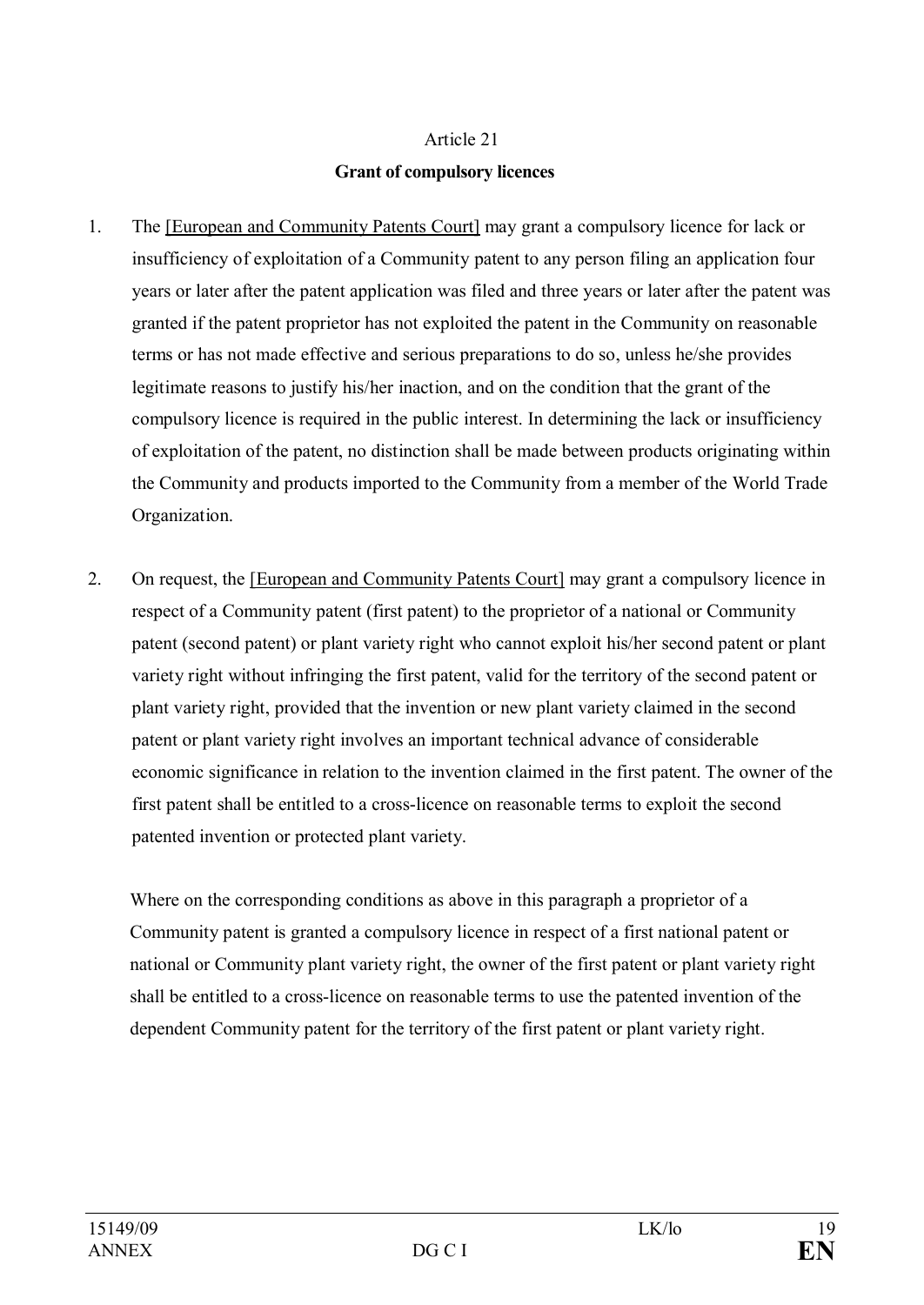- 3. The [European and Community Patents Court] may grant a compulsory license in respect of a Community patent under the conditions set out in the Regulation (EC) No 816/2006 of the European parliament and of the Council of 17 May 2006 on compulsory licensing of patents relating to the manufacture of pharmaceutical products for export to countries with public health problems.
- 4. In times of national emergency or in other situations of extreme urgency, including those relating to a public interest of extreme importance, the [European and Community Patents Court] may authorise at the request of a Member State the exploitation of a Community patent.
- 5. In the case of semi-conductor technology, exploitation shall be possible without the authorisation of the right holder only in the situations set out in paragraph 4.
- 6. A licence or exploitation set out in paragraphs 1 and 2 may be granted only if the proposed user has made efforts to obtain authorization from the patent holder on reasonable commercial terms and conditions, and if such efforts have not been successful within a reasonable period oftime. However, the authority granting the licence may derogate from this condition in the situations set out in paragraph 4. In these situations, the right holder shall be informed as soon as reasonably possible.
- 7. The detailed rules of application and the procedures to be used for applying the principles set out in this Article shall be governed by the Agreement on, and the Statute and the Rules of Procedure of the [European and Community Patents Court].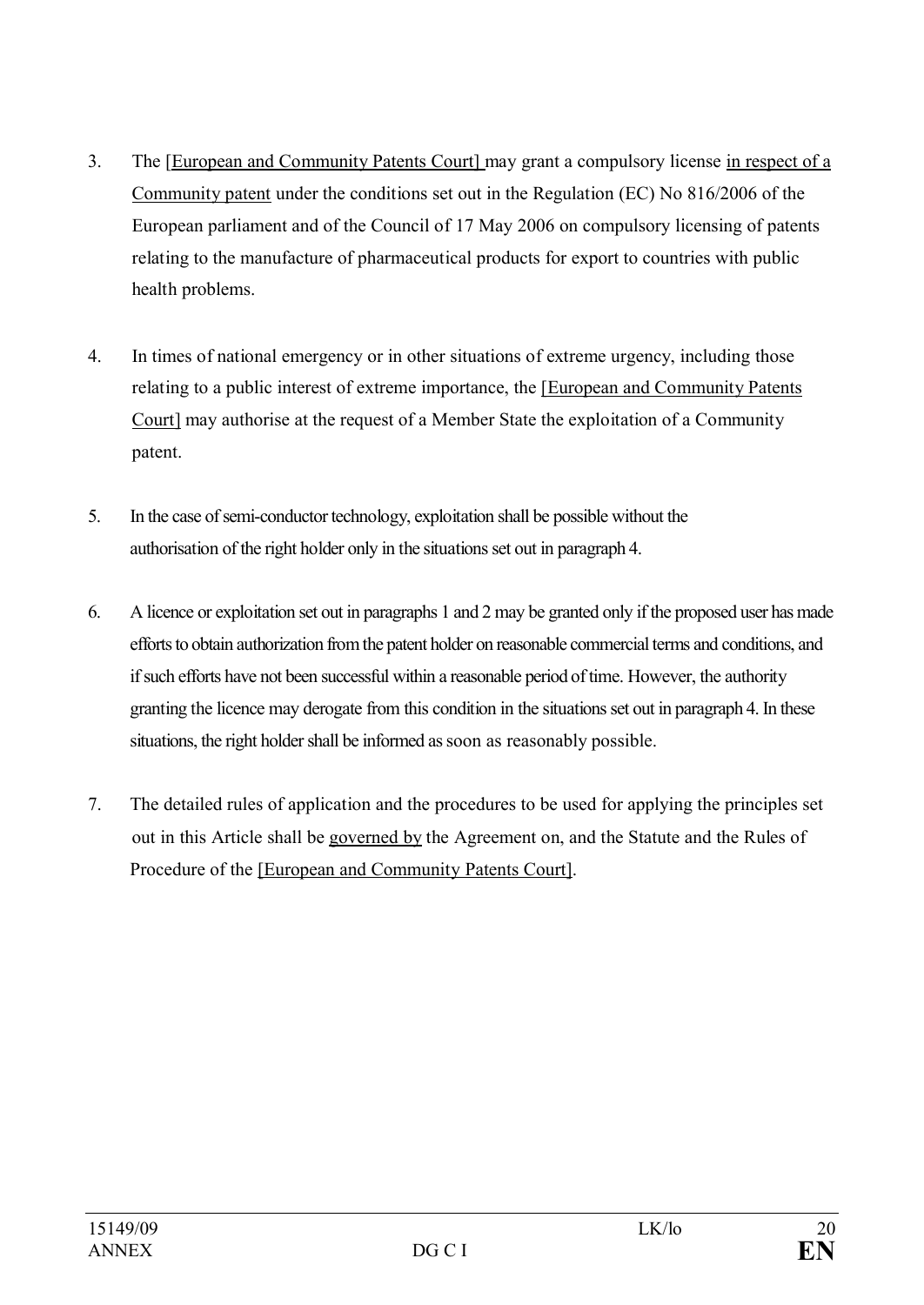#### **Conditions applicable to compulsory licences**

When granting the compulsory licence under Article 21, the [European and Community Patents Court] shall specify the type of use covered and the conditions to be met. The following conditions shall apply:

- (a) the scope and duration of the exploitation shall be limited to the purpose for which it was authorized;
- (b) the exploitation shall be non-exclusive;
- (c) the exploitation shall be non-assignable, except with that part of the enterprise or goodwill which enjoys such use;
- (d) the exploitation shall be authorized predominantly for the supply of the internal market of the Community;
- (e) the [European and Community Patents Court] may, on reasoned request of the patent holder, the holder of a contractual license or the holder of the compulsory license, change the conditionsset by the authorisation or decide to cancel the authorization, subject to adequate protection of the legitimate interests of the persons so authorized, if and when the circumstances which led to it either change or cease to exist and are unlikely to recur;
- (f) the licence holder shall pay the right holder adequate remuneration in the circumstances of each individual case, taking into account the economic value of the authorization;
- (g) in the case of a compulsory licence in respect of a dependent patent or a plant variety right, the exploitation authorized in respect of the first patent shall be non-assignable except with the assignment of the second patent or plant variety right.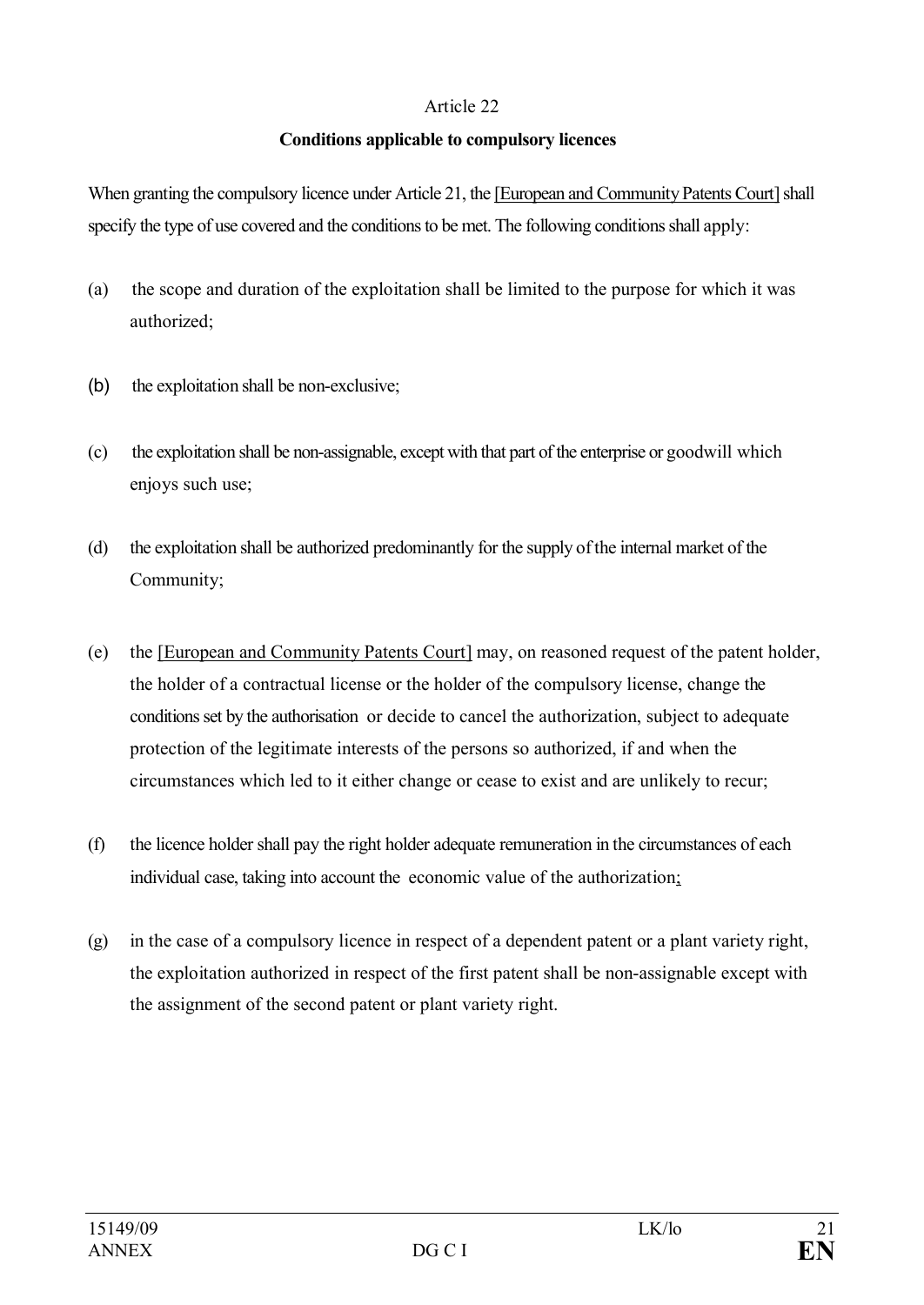### **Effects vis-à-vis third parties**

- 1. Legal acts referred to in Articles 16 to 22 concerning a Community patent shall have effects vis-à-vis third parties in all the Member States only after entry in the Register of Community Patents. Nevertheless, such an act, before it is so entered, shall have effect vis-à-vis third parties who have acquired rights concerning the patent after the date of that act but who knew of the act at the date on which the rights were acquired.
- 2. Paragraph 1 shall not apply in the case of a person who acquires the Community patent or a right concerning the Community patent by way of transfer of the whole of the undertaking or by any other universal succession.

# Article 24

# **The application for a Community patent as an object of property**

- 1. Articles 9a and 14 to 19 and Article 21(3) to (6), and Article 22 shall apply to the application for a Community patent, whereby it is understood that all references to the Register of Community Patents include references to the European Patent Register provided for by the EPC.
- 2. The rights acquired by third parties in respect of an application for Community patent referred to in paragraph 1 shall continue to be effective with regard to the Community patent granted upon that application.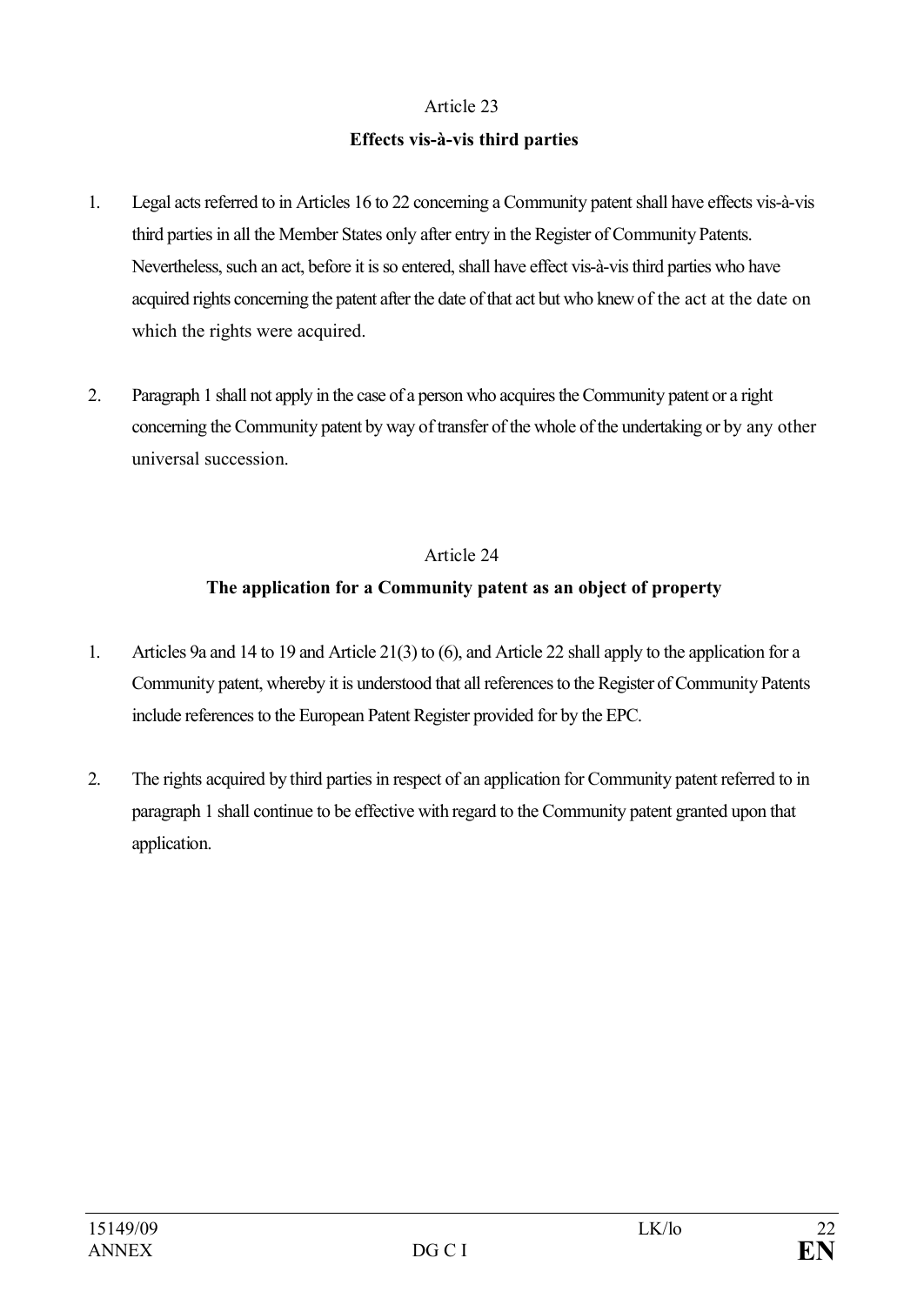# **CHAPTER III RENEWAL, LAPSE AND INVALIDITY OF THE COMMUNITY PATENT**

# **SECTION 1 RENEWAL AND LAPSE**

### Article 25

### **Renewal fees**

- 1. Annual renewal fees in respect of Community patents shall be paid to the EPO. These fees shall be due in respect ofthe years following the year in which the Community Patent Bulletin referred to in Article 57 mentions the grant of the Community patent.
- 2. When a renewal fee has not been paid on or before the due date, the fee may be validly paid within six months of that date, provided that an additional fee is paid at the same time.
- 3. Any renewal fee in respect of a Community patent falling due within two months after the publication ofthe mention ofthe grant of the Community patent shall be deemed to have been validly paid if it is paid within the period mentioned in paragraph 2. No additional fee shall be charged in this case.

# Article 26 **Surrender**

- 1. The Community patent may be surrendered only in its entirety.
- 2. Surrender must be declared in writing to the EPO by the proprietor of the patent. It shall not have effect until it is entered in the Register of Community Patents.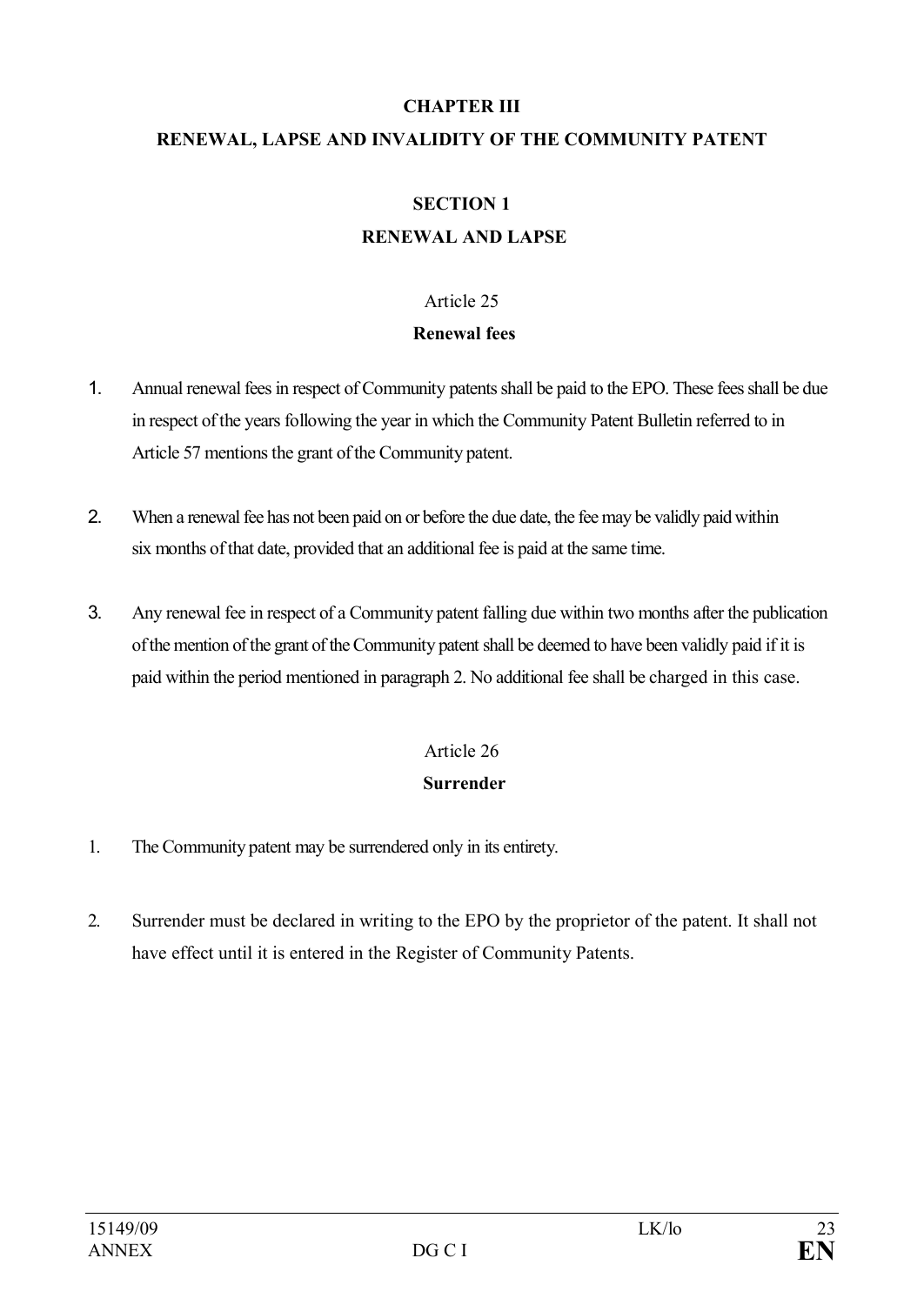3. Surrender shall be entered in the Register of Community Patents only with the agreement of any third party who has a right in rem recorded in the Register or in respect of whom there is an entry in the Register pursuant to Article 5(4), first sentence. If a licence is recorded in the Register, surrender shall be entered only if the proprietor of the patent proves that he/she has previously informed the licensee of his/her intention to surrender; this entry shall be made in accordance with the provisions of the EPC.

# Article 27

# **Lapse**

- 1. The Community patent shall lapse:
	- (a)  $20$  years after the date of filing of the application;
	- (b) if the proprietor of the patent surrenders it in accordance with Article 26;
	- (c) if a renewal fee and any additional fee have not been paid in due time.
- 2. The lapse of a patent for failure to pay a renewal fee and any additional fee within the due period shall be deemed to have occurred on the date on which the renewal fee was due.
- 3. The EPO shall record the lapse of the Community patent in accordance with the provisions of the EPC.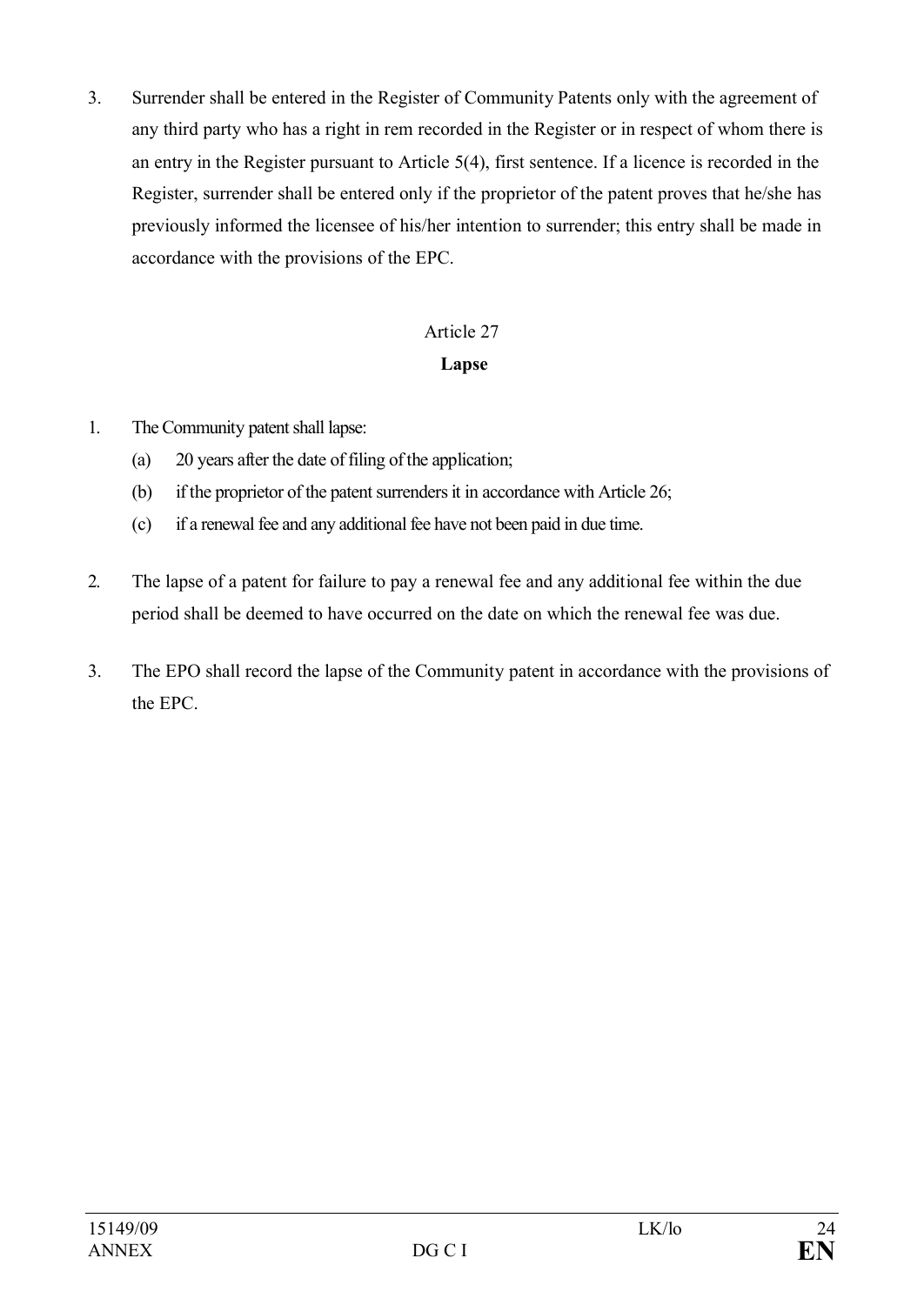# Article 27a **Re-establishment of rights (Restitutio in integrum)**

- 1. The holder of a Community patent who, in spite of all due care required by the circumstances having been taken, was unable to observe a time limit vis-à-vis the EPO, shall have his/her rights re-established upon request, if the non-observance of this time limit has the direct consequence, by virtue of the provisions of this Regulation, in the loss of a right or means of redress. The processes of restitutio in integrum laid down in the EPC shall apply.
- 2. Where the holder of a patent has his/her rights restored, he/she may not invoke his/her rights vis-à-vis a third party who, acting in good faith, began to exploit, or to make effective and serious preparations to exploit in the Community an invention covered by a Community patent during the period between the loss of the right referred to in paragraph 1 and the publication of notification of the restoration of that right.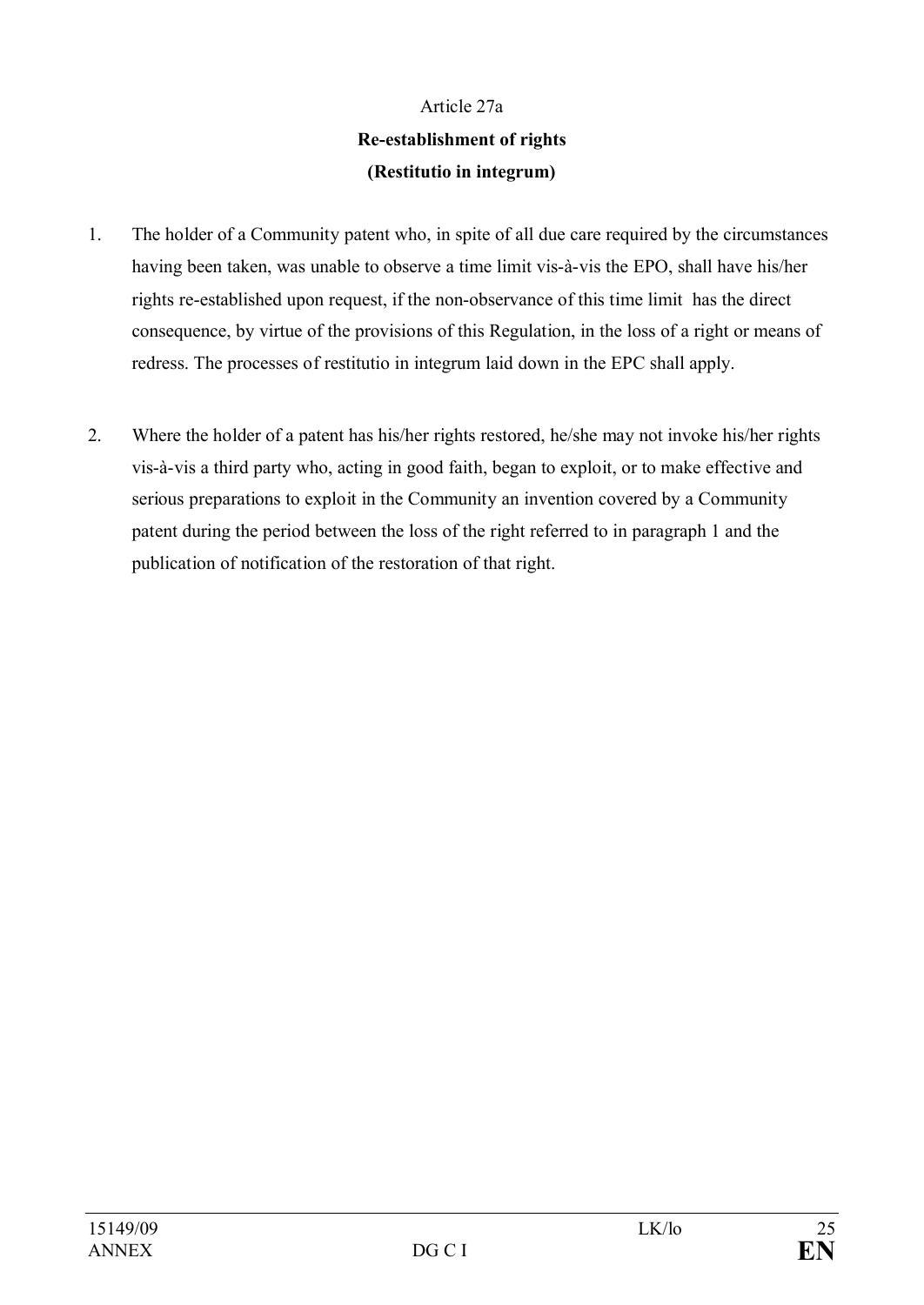#### **SECTION 2**

### **REVOCATION AND LIMITATION OF THE COMMUNITY PATENT**

#### Article 28

#### **Grounds for revocation**

- 1. The Community patent may be revoked only on the grounds that:
	- (a) the subject-matter of the patent is not patentable according to Articles 52 to 57 of the EPC;
	- (b) the patent does not disclose the invention in a manner sufficiently clear and complete for it to be carried out by a person skilled in the art;
	- (c) the subject-matter of the patent extends beyond the content of the patent application as filed, or, if the patent was granted on a divisional application or on a new application filed in accordance with Article 61 of the EPC, beyond the content of the earlier application as filed;
	- (d) the protection conferred by the patent has been extended;
	- (e) the proprietor of the patent is not entitled under Article 4(1) and (2) of this Regulation;
	- (f) the subject-matter of the patent is not new having regard to the content of a national patent application or of a national patent made public in a Member State on the date of filing or later or, where priority has been claimed, the date of priority of the Community patent, but with a filing date or priority date before that date.
- 2. If the grounds for revocation affect the patent only in part, the patent shall be limited by a corresponding amendment of the claims and revoked in part.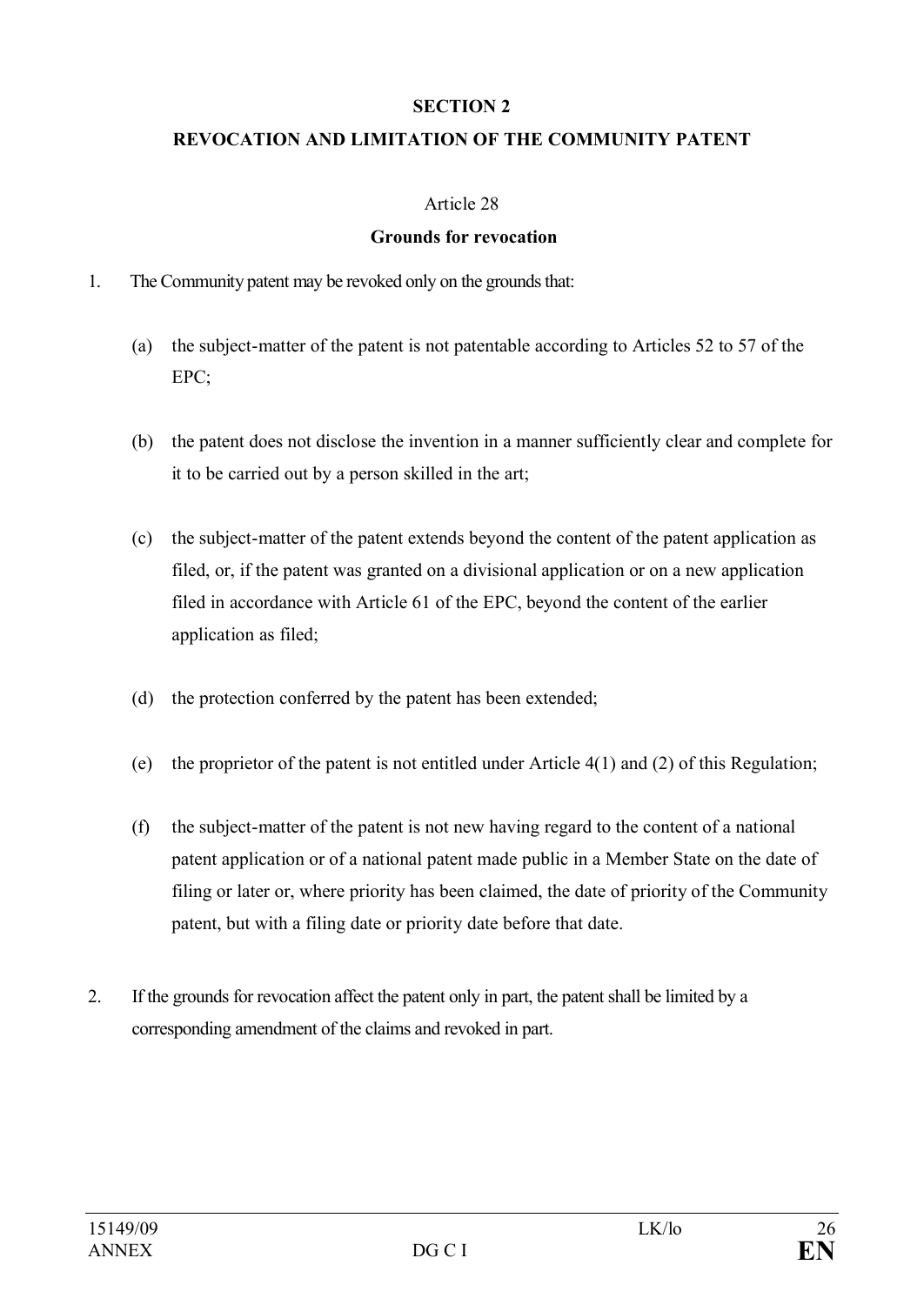#### Article 29a

#### **Request for limitation**

At the request of the holder of a patent, lodged with the EPO, the Community patent may be subject to limitation in the form of an amendment to the claims. The provisions of the EPC relating to the request for limitation shall apply.

# **CHAPTER V IMPACT ON NATIONAL LAW**

# Article 54 **Prohibition of simultaneous protection**

- 1. Where a national patent granted in a Member State relates to an invention for which a Community patent has been granted to the same inventor or to his/her successor in title with the same date of filing, or, if priority has been claimed, with the same date of priority, that national patent shall be ineffective to the extent that it covers the same invention for the same territory as the Community patent, from the date on which:
	- (a) the period for filing an opposition to the decision ofthe EPO to grant a Community patent has expired without any opposition being filed;
	- (b) the opposition proceedings are concluded with a decision to maintain the Community patent;
	- or
	- (c) the national patent is granted, where this date is subsequent to the date referred to in point (a) or (b), as the case may be.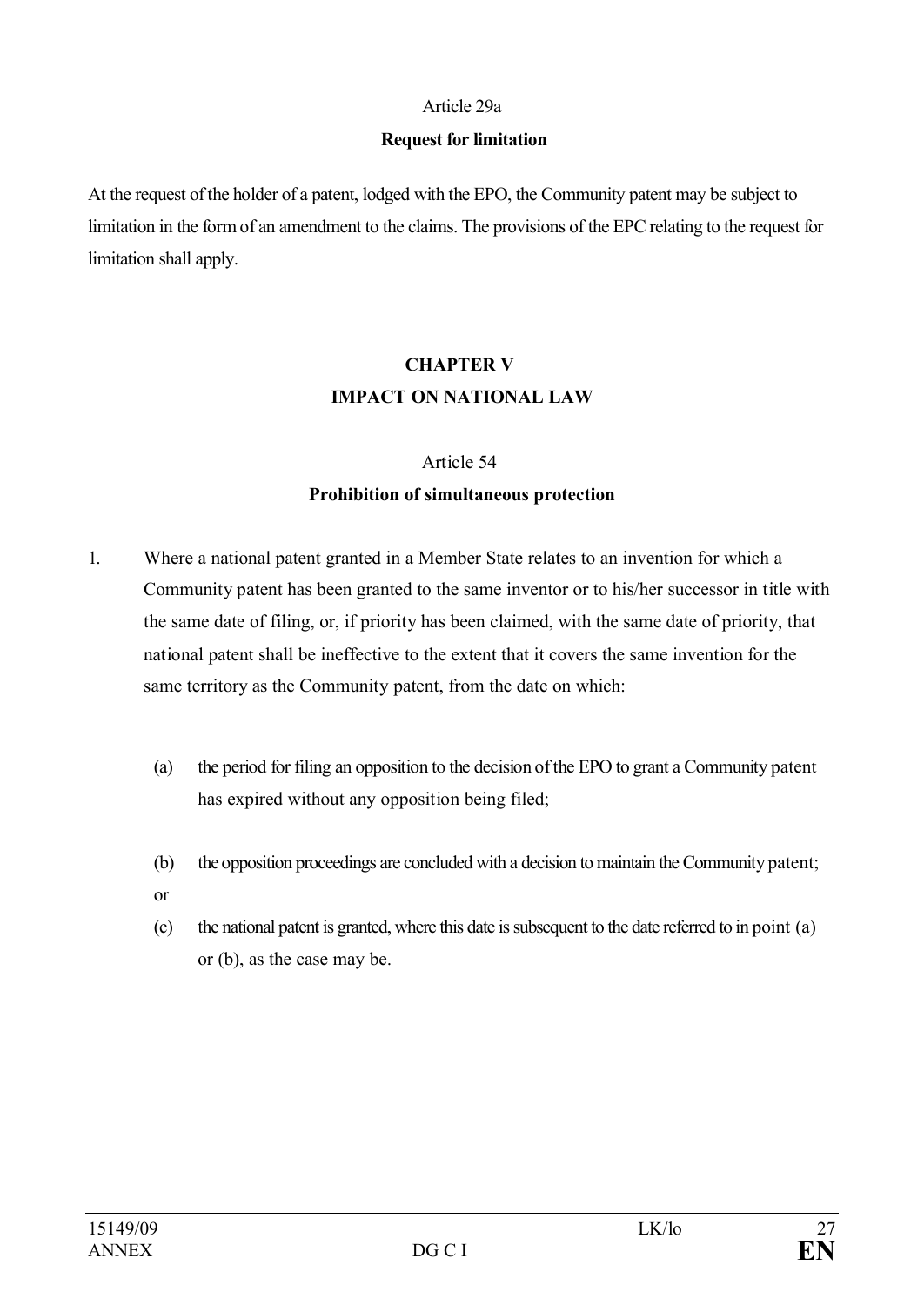- 2. The subsequent lapse or invalidity of the Community patent shall not affect the provisions of paragraph 1.
- 3. Each Member State may prescribe the procedure whereby the effect of the national patent is determined to have been lost in whole or, where appropriate, in part. It may also prescribe that the loss of effect shall apply from the outset.
- 4. Simultaneous protection by a Community patent or Community patent application and a national patent or national patent application shall exist prior to the date applicable under paragraph 1.

# **CHAPTER VI FINAL PROVISIONS**

# Article 56

# **Register of Community Patents**

The EPO shall keep a Register of Community Patents, which shall contain those particulars whose registration is provided for by this Regulation. The Register shall be open to public inspection.

# Article 57

# **Community Patent Bulletin**

The EPO shall periodically publish a Community Patent Bulletin. It shall contain entries made in the Register of Community Patents, as well as other particulars whose publication is prescribed by this Regulation or by the implementing regulation.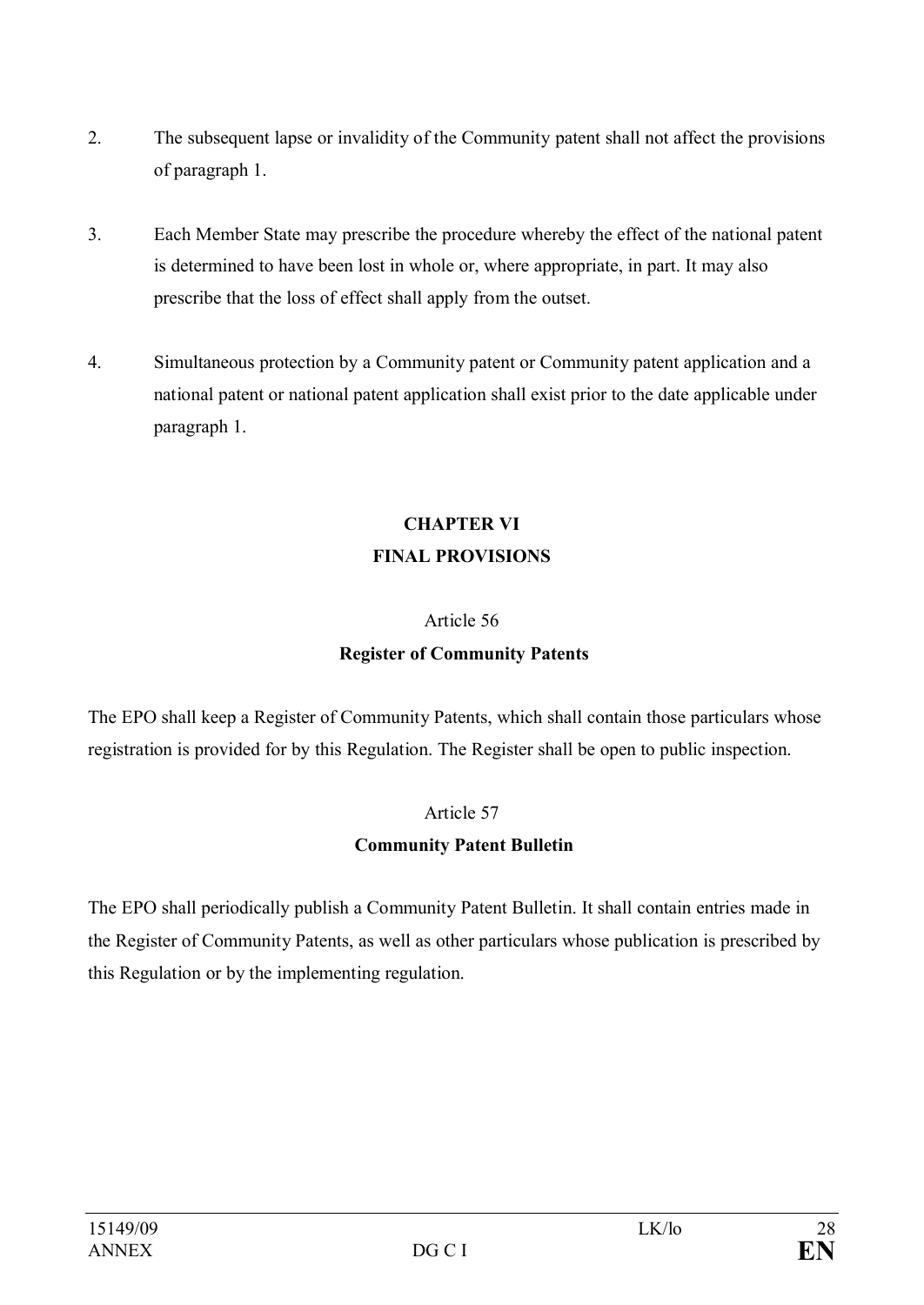# (new) Article 61 **Translation arrangements**

This regulation shall be completed by a separate legal instrument, adopted with unanimity, which shall govern the translation arrangements for the Community patent.

### Article 62

# **Report on the operation of the Community patent system**

Not later than five years from the date on which the first patent designating the Community is granted, the Commission shall present to the Council a report on the operation of the Community patent system and where necessary make appropriate proposals for amending this Regulation. The report shall include assessments of quality and consistency, the deadlines required for decisions and the costs incurred by inventors. Subsequent reports on the operation of the Community patent system shall be presented by the Commission every five years.

#### Article 63

### **Entry into force**

- 1. This Regulation shall enter into force on the sixtieth day following that of its publication in the Official Journal of the European Union.
- 2. Applications for a Community patent may be filed with the EPO from the date on which the EPC takes effect for the European Community, from the date the Agreement on the European and Community Patents Court enters into force or from the date of the entry into force of the separate legal instrument referred to in (new) Article 61; whichever is the later point in time.
- 3. The date referred to in paragraph 2 shall be published in the Official Journal of the European Union.